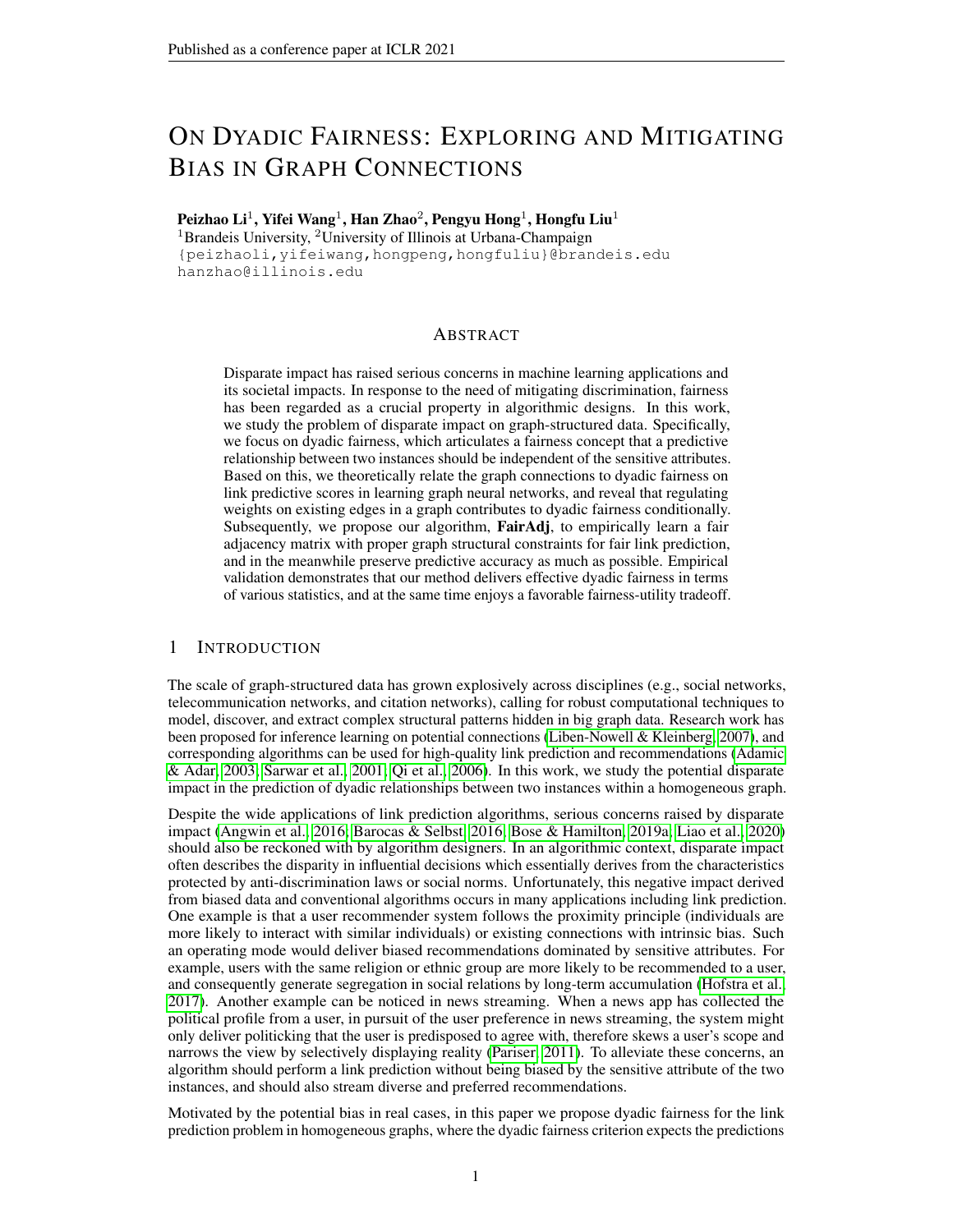to be statistically independent of the sensitive attributes from the given two vertices. We focus our scope on Graph Neural Networks (GNNs), which have already shown remarkable capacity in graph representation learning by message passing along the graph structure [\(Xu et al., 2018;](#page-11-0) [2020;](#page-11-1) [Ying](#page-11-2) [et al., 2018;](#page-11-2) [Wang et al., 2019;](#page-11-3) [Fan et al., 2019;](#page-9-5) [Li et al., 2020\)](#page-10-5). Within the pipeline of GNNs, given an arbitrary graph, we theoretically analyze the relationship between dyadic fairness and the graph connections. Our findings suggest adapting weights on existing edges in a graph can contribute to dyadic fairness conditionally. Continuing with our theoretical findings, we propose FairAdj, an algorithm to empirically learn a fair adjacency matrix by updating the normalized adjacency matrix while keeping the original graph structure unchanged. Integrating with a utility objective function, the proposed algorithm seeks supplied dyadic fairness and link predictive utility simultaneously.

Our definition of dyadic fairness in a graph context is inspired by the statistical metrics in group fairness [\(Dwork et al., 2012;](#page-9-6) [Kusner et al., 2017\)](#page-10-6). First, vertices in a graph are categorized into several groups according to a protected attribute. Then, the dyadic fairness criterion asks some standard statistics such as positive outcomes or false positive rate on link score to be approximately equalized across intra and inter groups. Essentially, such a requirement asks for a more diverse prediction between and within different groups defined by the protected attribute, hence it also allows to mitigate social segregation by asking for more interactions across different protected groups in the graph.

Empirically, we present studies on six real-world social and citation networks to demonstrate the effectiveness of the proposed method. We conduct evaluations towards seven measurements of both utility and dyadic fairness. Comparing to other baseline methods [\(Kipf & Welling, 2016b;](#page-10-7) [Grover & Leskovec, 2016;](#page-9-7) [Rahman et al., 2019;](#page-10-8) [Bose & Hamilton, 2019b\)](#page-9-8), we consistently observe improvements from two aspects. First, dyadic fairness metrics verify that our method can minimize the statistical gap between the predictions of intra and inter links. Second, in terms of utility, our results are consistent with the existing literature [\(Zhao & Gordon, 2019;](#page-11-4) [Fish et al., 2016;](#page-9-9) [Calders](#page-9-10) [et al., 2009\)](#page-9-10), that satisfying fairness can potentially lead to a decrease in utility. However, our algorithm enjoys a more favorable fairness-utility tradeoff (same in fairness but less sacrifice in utility, and vice versa) when compared to previous works. Additionally, to approach the real application cases, we also showcase a direct product that comes from dyadic fairness: our method can effectively stream more diverse recommendations containing instances holding different kinds of sensitive attributes.

# 2 RELATED WORK

In this section we mainly review some closely related work in both fair machine learning and graph representation learning. We also briefly describe and discuss several existing works on learning fair node representations.

Fair Machine Learning. Various types of fairness notions have been proposed and studied, including group fairness [\(Kusner et al., 2017;](#page-10-6) [Kearns et al., 2018;](#page-10-9) [2019\)](#page-10-10), individual fairness [\(Dwork](#page-9-6) [et al., 2012\)](#page-9-6), and preference-based notions [\(Zafar et al., 2017a;](#page-11-5) [Ustun et al., 2019\)](#page-11-6). Embracing these definitions, relevant algorithms involving fair constraints have been proposed. [Zemel et al.](#page-11-7) [\(2013\)](#page-11-7) propose a method to find a good representation to maximize utility while preserving both group and individual fairness. Following works on fair representation learning use autoencoder [\(Madras](#page-10-11) [et al., 2018\)](#page-10-11) or adversarial training [\(Zhao & Gordon, 2019;](#page-11-4) [Zhao et al., 2019;](#page-11-8) [Edwards & Storkey,](#page-9-11) [2015;](#page-9-11) [Louizos et al., 2016\)](#page-10-12) to simultaneously remove the sensitive patterns while preserving enough information for prediction. [Zafar et al.](#page-11-9) [\(2017b\)](#page-11-9) optimize for decision boundary fairness through regularization in logistic regression and support vector machines, and some other works achieve fairness by optimal transport between sensitive groups [\(Gordaliza et al., 2019;](#page-9-12) [Jiang et al., 2019\)](#page-9-13) and fair kernel methods [\(Donini et al., 2018\)](#page-9-14). However, most proposed learning algorithms for fairness are mainly built on independent and identically distributed data, which are not suitable to be directly applied to graph-structured data with dyadic fairness.

Graph Representation Learning. Representation learning on graphs is formulated to convert a structural graph into a low-dimensional space while preserving the discriminative and structural representations. Efficient graph analytic methods [\(Von Luxburg, 2007;](#page-11-10) [Tang et al., 2015;](#page-10-13) [Perozzi](#page-10-14) [et al., 2014;](#page-10-14) [Grover & Leskovec, 2016;](#page-9-7) [Xu et al., 2019\)](#page-11-11) can benefit a series of downstream applications including node classification [\(Wang et al., 2017\)](#page-11-12), node clustering [\(Nie et al., 2017\)](#page-10-15), link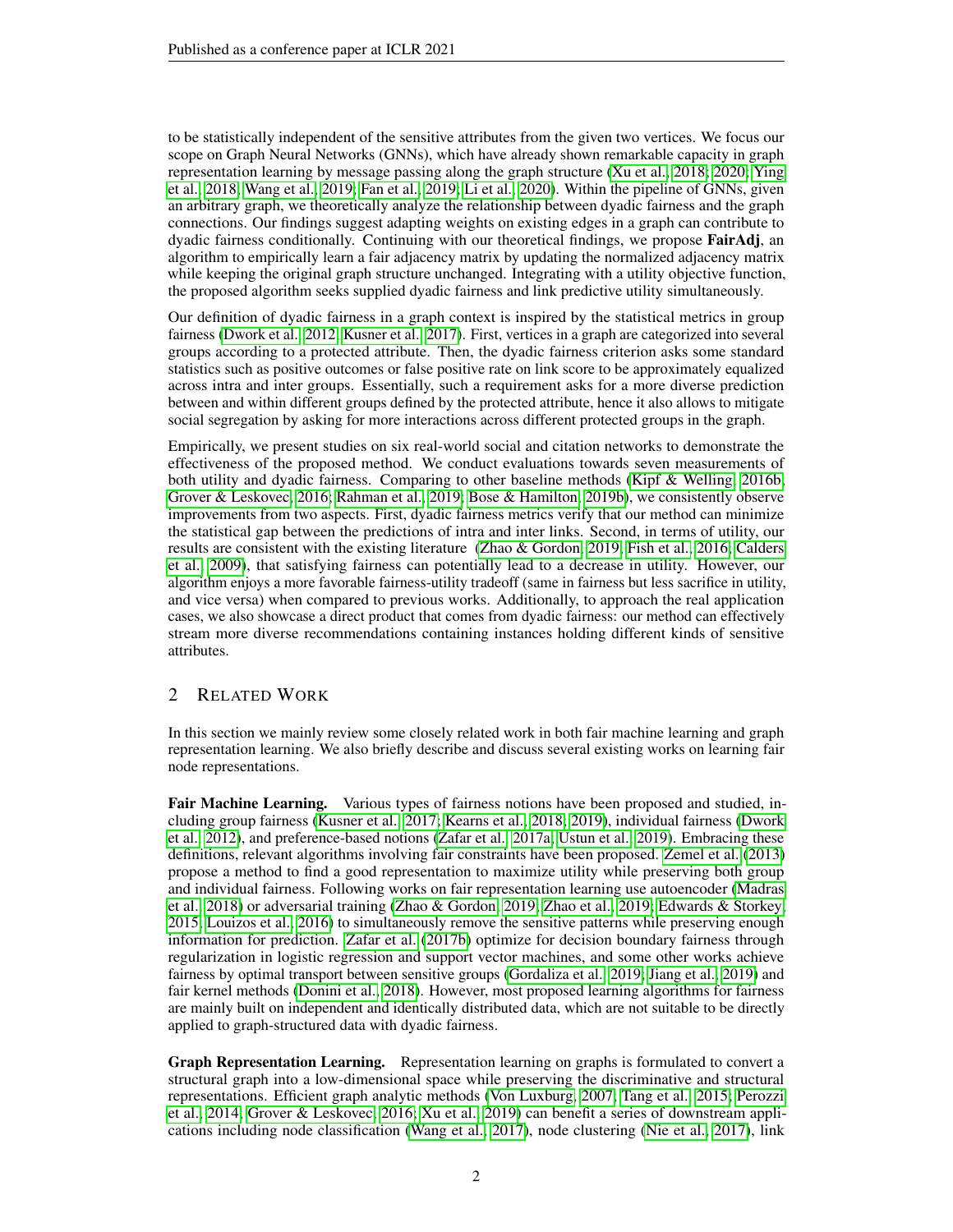prediction [\(Zhang & Chen, 2018\)](#page-11-13) and graph classification as well. Recently, Graph Neural Networks (GNNs) have shown remarkable capacity in graph representation learning, with emergent varieties [\(Kipf & Welling, 2016a;](#page-10-16) Veličković et al., [2017;](#page-11-14) [Hamilton et al., 2017\)](#page-9-15) consistently delivering promising results. Our work uses GNNs for graph representation learning but targets improving dyadic fairness in link prediction.

Fair Graph Embedding. As fairness in graph-structured data a relatively new topic for research, only a few studies have investigated the fair issues in graph representation learning. [Rahman et al.](#page-10-8) [\(2019\)](#page-10-8) first proposed Fairwalk, a random walk based graph embedding method that revises the transition probability according to the vertex's sensitive attributes. Following the idea of adversarially removing sensitive patterns [\(Madras et al., 2018\)](#page-10-11), [Liao et al.](#page-10-3) [\(2020\)](#page-10-3) proposed to use adversarial training on vertex representations to minimize the marginal discrepancy. This work mainly focuses on learning node representations that are free of sensitive attributes, which is different from ours. Other works includes fair collaborative filtering [\(Yao & Huang, 2017\)](#page-11-15), item recommendation [\(Steck,](#page-10-17) [2018;](#page-10-17) [Chakraborty et al., 2019\)](#page-9-16) in bipartite graphs, and fair graph covering problem [\(Rahmattalabi](#page-10-18) [et al., 2019\)](#page-10-18).

### 3 PRELIMINARIES

Let  $\mathcal{G} := (\mathcal{V}, \mathcal{E})$  as a graph with a fix set of vertices  $\mathcal{V}$  and edges  $\mathcal{E}$ , where vertex features with M dimensions are represented by  $X \in \mathbb{R}^{N \times M}$ . A nonnegative adjacency matrix  $A \in \mathbb{R}^{N \times N}$  describes the relations between every pair of vertices. The element  $a_{vu}$  in  $\tilde{A}$  represents the weight on the linkage bridging  $v$  and  $u$ , and is set to zero if no link exists. Every vertex holds a sensitive attribute, and we use  $S(v)$  to denotes the sensitive attribute as well as the sensitive group membership of v. Let  $\Gamma(v)$  be the set of 1-hop neighbors of v including self-loop. Edge  $(v, u)$  is called intra if  $S(v) = S(u)$ , and inter implies  $S(v) \neq S(u)$ . |S| denotes the cardinality of group S. For a binary sensitive attribute with two groups  $S_0$  and  $S_1$  separated from the graph,  $S_0 := \{v \in S_0 \mid \Gamma(v) \cap S_1 \neq \emptyset\}$  represents the set of vertices in  $S_0$  which locate on the boundary and has connections with  $S_1$ , and the same for  $S_1$ . Set U to be the discrete uniform distribution over the set of vertices V. Suppose a bivariate link prediction function  $g(\cdot, \cdot): \mathbb{R}^D \times \mathbb{R}^D \to \mathbb{R}$ , that given two vectors of the embedded vertices representations, a value is obtained showing the model belief that these two vertices are potentially linked.

Having these basic notations, we consider the disparity in link prediction bridging on intra and inter sensitive groups. The general purpose of dyadic fairness is to predict links independently of whether two vertices having the same sensitive attribute or not. We extend from demographic parity [\(Edwards](#page-9-11) [& Storkey, 2015;](#page-9-11) [Kipf & Welling, 2016b;](#page-10-7) [Madras et al., 2018;](#page-10-11) [Zemel et al., 2013\)](#page-11-7) to formulate a specific criteria for dyadic fairness. In a binary classification problem, demographic parity expects a classifier gives positive outcomes to two sensitive groups at the same rate. We turn the two groups in the content of demographic parity into the groups of intra and inter links. Ideally, achieving dyadic fairness will bring intra and inter link predictions at the same rate from a bag of candidate links.

Having vertices representation  $v$  and  $u$ , dyadic fairness can be mathematically formulated as

**Definition 3.1.** A link prediction algorithm satisfies dyadic fairness if the predictive score satisfy

$$
Pr(g(u, v)|S(u) = S(v)) = Pr(g(u, v)|S(u) \neq S(v))
$$
\n(1)

To quantify the fairness, we establish dyadic fairness on link prediction upon a fixed set of vertices, and models the expectation of absolute difference in score outcome across the groups of intra and inter links. Note that we also comprehensively evaluate our model on fairness by other four statistics gap extended from [\(Hardt et al., 2016\)](#page-9-17) in Section [6.](#page-6-0)

### <span id="page-2-1"></span>4 HOW GRAPH CONNECTIONS AFFECT FAIRNESS

In this section, we propose a chain of theoretical analyses<sup>[1](#page-2-0)</sup> established on a variant of demographic parity and graph neural networks to associate dyadic fairness with graph connections. We first

<span id="page-2-0"></span><sup>1</sup> Proofs for the proposition and theorem are in Appendix [A.](#page-12-0)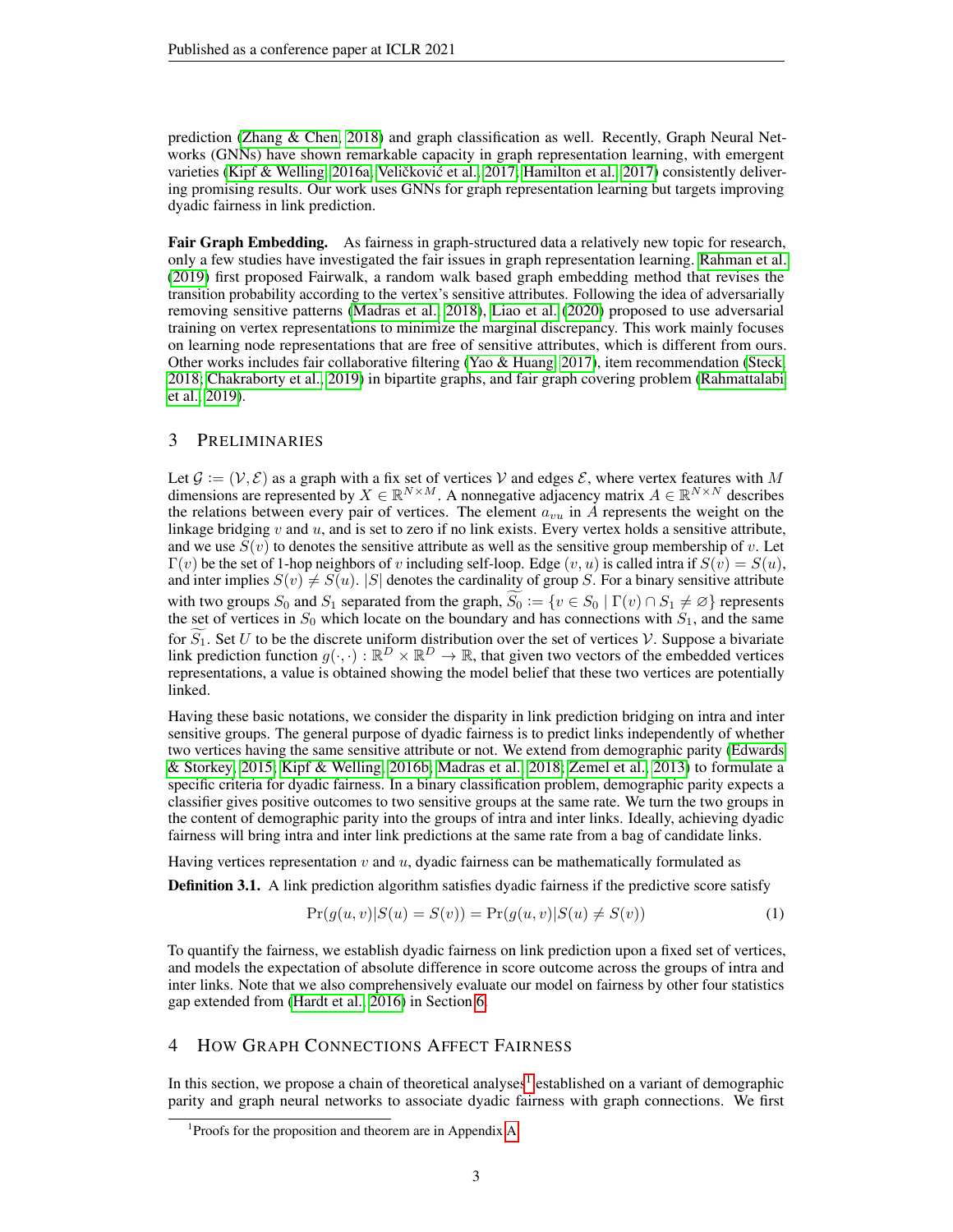demonstrate demographic parity in the outcomes of link prediction can be sufficiently reduced to the achievement of fair vertex representations when employing an inner product function for link prediction. Suggested by the sufficiency, we reveal how the pipeline of a one-layer graph neural network can affect the demographic parity, and draw the conclusion that for an arbitrary graph using GNNs for embedding, properly regulating the weights on existing graph connections can contribute to fairness conditionally. The theoretical findings motivate our algorithmic design as presented in the next section. Without loss of generality, in this section, we consider the sensitive attribute to be binary, where two sensitive groups  $S_0$  and  $S_1$  can be separated from the graph, but show the cases with sensitive attributes in multiple categorical values in our experimental section.

<span id="page-3-0"></span>**Proposition 4.1.** For a link prediction function  $g(\cdot, \cdot)$  modeled as inner product  $g(v, u) = v^{\top} \Sigma u$ , where  $\Sigma \in \mathbb{S}^M_{++}$  is a positive-definite matrix,  $\exists Q > 0, \forall v \sim \mathcal{V}$ ,  $||v||_2 \leq Q$ , for  $\mathbb{E}_{v \sim U}[v] \in \mathbb{R}^M$ , for dyadic fairness based on demographic parity, if  $\|\mathbb{E}_{v\sim U} [v \mid v \in S_0] - \mathbb{E}_{v\sim U} [v \mid v \in S_1]\|_2 \le \delta$ ,

$$
\Delta_{\text{DP}} := |\mathbb{E}_{(v,u)\sim U\times U}[g(v,u) \mid S(v) = S(u)] - \mathbb{E}_{(v,u)\sim U\times U}[g(v,u) \mid S(v) \neq S(u)]| \leq Q||\Sigma||_2 \cdot \delta. \tag{2}
$$

Remark 1. Proposition [4.1](#page-3-0) can be applied for a general inner product function in Euclidean space, where  $\Sigma$  directionally and differently scales two input vectors. When setting  $\Sigma$  to an identity matrix, function  $g(\cdot, \cdot)$  reduces to dot product and is widely used in a series of research work on link prediction [\(Kipf & Welling, 2016b;](#page-10-7) [Trouillon et al., 2016;](#page-11-16) [Yao & Huang, 2017\)](#page-11-15).

The above proposition implies fair vertex representations is a sufficient condition to achieve demographic parity in link prediction. Suggested by the sufficiency, the approach to fairness could be reduced to achieving vertex representations with a small discrepancy between sensitive groups. With the proposition, we are ready to proceed to understand fairness within graph neural networks and reveal how the structure or connections of a graph could affect demographic parity.

A single layer GNN can be generically written as  $GNN_{\theta}(X, \tilde{A}) := \rho(\tilde{A}XW_{\theta})$ , where  $\rho$  is a nonlinear activation function,  $\tilde{A}$  is the normalized adjacency matrix, and  $W_{\theta}$  is the trainable weight matrix. One GNN layer can be decomposed into two disjoint phases: a vertex feature smoothing phase over the graph using A, and a feature embedding phase using  $W_\theta$  and  $\rho$ . Concretely, we consider left normalization  $\tilde{A} = D^{-1}A$  (D is the degree matrix) for feature smoothing. Equivalently, at an individual level, for each vertex it is one-hop mean-aggregation  $\text{Agg}(v) := \text{deg}_{w}(v)^{-1} \sum_{u \in \Gamma(v)} a_{vu} u$ , where  $\text{deg}_{w}(v) := \sum_{u \in \Gamma(v)} a_{vu}$  stands for the weighted degree of vertex v.

We respectively abbreviate  $\mathbb{E}_{v\sim U}[v|v \in S_0]$  and  $\mathbb{E}_{v\sim U}[v|v \in S_1]$  as  $\mu_0$  and  $\mu_1$ . Let  $\sigma$  denotes the maximal deviation of vertex representations, namely,  $\forall v \in S_0$ ,  $\|v - \mu_0\|_{\infty} \leq \sigma$ , and  $\forall v \in S_1$ ,  $||v - \mu_1||_{\infty} \le \sigma$ . Let  $D_{\text{max}} := \max_{v \in \mathcal{V}} \text{deg}_w(v)$  be the maximal weighted degree in  $\mathcal{G}, m_w := \sum_{S(v) \neq S(u)} a_{vu}$  be the summation of weights on inter links. With these notations, we show how the discrepancy between  $\mu_0$  and  $\mu_1$  changes after conducting feature smoothing for one time over the graph.

<span id="page-3-1"></span>Theorem 4.1. For an arbitrary graph with nonnegative link weights, after conducting one meanaggregation over the graph, the consequent representation discrepancy between two sensitive groups  $\Delta_{\text{DP}}^{\text{Aggr}} := \|\mathbb{E}_{v \sim U}[\text{Agg}(v) \mid v \in S_0] - \mathbb{E}_{v \sim U}[\text{Agg}(v) \mid v \in S_1]\|_2$  is bounded by

$$
\max \{ \alpha_{\min} || \mu_0 - \mu_1 ||_{\infty} - 2\sigma, 0 \} \le \Delta_{\text{DP}}^{\text{Aggr}} \le \alpha_{\max} || \mu_0 - \mu_1 ||_2 + 2\sqrt{M}\sigma, \tag{3}
$$

where  $\alpha_{\min} = \min{\{\alpha_1, \alpha_2\}}$ ,  $\alpha_{\max} = \max{\{\alpha_1, \alpha_2\}}$ ,  $\alpha_1 = \left|1 - \frac{m_w}{D_{\max}}\left(\frac{1}{|S_0|} + \frac{1}{|S_1|}\right)\right|$ ,  $\alpha_2 = \left|1 - \frac{|S_0|}{|S_0|} - \frac{|S_1|}{|S_1|}\right|$ .

Remark 2. Theorem [4.1](#page-3-1) shows the lower and upper bound given by the graph structure and the maximum deviation  $\sigma$  of vertex representations in each sensitive group on demographic parity after conducting one aggregation function on vertices. The contraction coefficient  $\alpha_{\text{max}}$  is a maximum of two absolute terms  $\alpha_1$  and  $\alpha_2$ , where  $\alpha_2$  is a constant predetermined by the graph connections. It is worth pointing out that although in the worst case  $\alpha_{\text{max}}$  could be 1, e.g., in a complete bipartite graph, in most practical graphs it is strictly less than 1, hence the above upper bound corresponds to a contraction lemma but under some additional error introduced by deviation  $\sigma$ . We also provide several illustrative graph diagrams for the contraction of this theorem in Appendix [B.](#page-14-0)

To approximate demographic parity after feature smoothing, Theorem [4.1](#page-3-1) inspires a strategy to regulate the weights on graph connections to change  $\alpha_1$  in  $\alpha_{\text{max}}$  so as to minimize the upper bound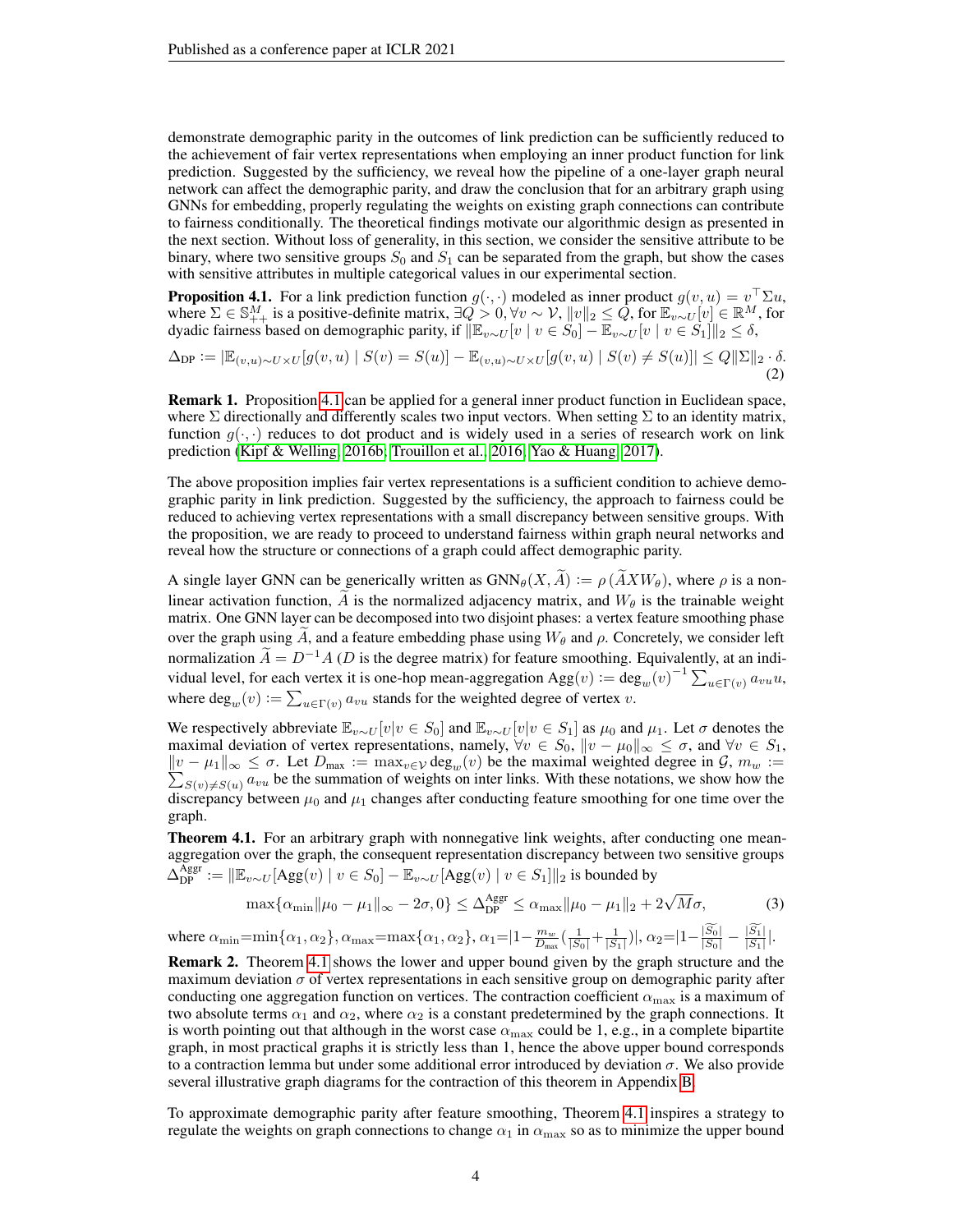#### Algorithm 1: Algorithmic routine for FairAdj

<span id="page-4-0"></span>**Input:** vertex features X, adjacency matrix A, GNNs parameters  $\theta$ , learning rates  $\eta_{\theta}$  and  $\eta_{\tilde{\Lambda}}$ Normalize adjacency matrix  $\widetilde{A} \leftarrow D^{-1}A$ Fix the elements with zero in  $\tilde{A}$  and select the non-zero elements for optimization while  $\theta$  *or A has not converged* do for  $t = 1$  to  $T_1 \triangleright$  optimize for utility do Compute  $\mathcal{L}_{util}$  by Eq. [\(5\)](#page-5-0),  $g_{\theta} \leftarrow \nabla_{\theta} \mathcal{L}_{util}$ ,  $\theta \leftarrow \theta + \eta_{\theta} \cdot \text{Adam}(\theta, g_{\theta})$ for  $t = 1$  to  $T_2 \triangleright$  optimize for fairness do  $Z \leftarrow \text{GNN}_{\theta}(X, \widetilde{A}), \quad \hat{A} \leftarrow ZZ^{\top} \triangleright \text{reconstruct graph connections}$ Compute  $\mathcal{L}_{\text{fair}}$  by Eq. [\(6\)](#page-5-1),  $g_{\widetilde{A}} \leftarrow \nabla_{\widetilde{A}} \mathcal{L}_{\text{fair}}$ for  $v = 1$  to  $N \triangleright$  projected gradient descent do Sort *n* non-zero elements in  $[A - \eta_{\widetilde{A}} g_{\widetilde{A}}]_{v,*}$  in descending order:  $e_1 \ge e_2 \ge \cdots e_n$  $\gamma \leftarrow \sum_{j=1}^n \mathbf{1}(e_j + \frac{1}{j}(1-\sum_{i=1}^j e_i) \geq 0) \triangleright \mathbf{1}(\cdot)$ :the indicator function  $\beta \leftarrow \frac{1}{\rho} (1 - \sum_{i=1}^{\gamma} e_i)$ for  $u = 1$  to  $n \triangleright$  update  $\widetilde{A}$ <br>do  $[A]_{v,u} \leftarrow \max\{[A-\eta_{\widetilde{A}}g_{\widetilde{A}}]_{v,u} + \beta, 0\}$ 

**Output:** Link predictive score between vertex 
$$
v
$$
 and  $u \leftarrow sigmoid(GNN_{\theta}(v, \widetilde{A})^{\top}GNN_{\theta}(u, \widetilde{A}))$ 

for one-layer mean-aggregation. For term  $\alpha_1$ , obviously if the summation of inter weights are too small  $(m_w \to 0)$  or too large  $(m_w \to D_w \cdot \min\{|S_0|, |S_1|\})$ ,  $\alpha_1$  will approximate to 1. This indicates that increasing the weights on inter links cannot always guarantee to achieve a better demographic parity although inter group connections are always the minority in links, but should regulate this part to a proper range depending on the size of sensitive groups and the connected situation of a graph.

We combine the upper bound with the second feature embedding phase. Here we denote  $\mu'_i$  :=  $\mathbb{E}_{v\sim U}[\text{GNN}_\theta(v, \widetilde{A}) \mid v \in S_i], i = 0, 1, Q' := \sup\{\|\text{GNN}_\theta(v, \widetilde{A})\|_2 \mid v \in V\}.$ 

<span id="page-4-1"></span>**Corollary 4.1.** For  $\Delta_{\text{DP}}$  on vertices after passing one layer  $GNN_{\theta}(X, \tilde{A}) = \rho(\tilde{A}XW_{\theta})$ , we have:

$$
\Delta_{\text{DP}} \leq Q' \|\Sigma\|_2 \cdot \|\mu_0' - \mu_1'\|_2 \leq QL^2 \|\Sigma\|_2 \|W_\theta\|_2^2 \cdot (\alpha \|\mu_0 - \mu_1\|_2 + 2\sqrt{M}\sigma),\tag{4}
$$

where L is the Lipschitz constant for  $\rho$ . The first inequality holds by Proposition [4.1,](#page-3-0) the second one is by Theorem [4.1](#page-3-1) and the definition of spectral norm and Lipschitz constant, also realizing that  $Q' \leq L \|W_{\theta}\|_2 Q$ . Multiple layers of GNNs can be reasoned out similarly.

From the above theorem, we see  $\Delta_{\text{DP}}$  can be processed with a tighter upper bound by regulating the weights on edges, and it is also dependent on the property of  $W_{\theta}$ ,  $\rho$ , and the error term  $O(\sigma)$ . When setting  $W_{\theta}$  fixed, our theoretical findings provide a feasible solution that regulating weights on graph connections can achieve better demographic parity on link prediction, and as supplementary, also indicate where or when it cannot perform well with finite layers of GNNs: (1) The solution cannot guarantee arbitrary fairness if we want to preserve the graph structure due to the resistance of  $\alpha_1$  in lower bound in Theorem [4.1.](#page-3-1) (2) When it is already fair enough in the original graph data, which means  $\|\mu_0 - \mu_1\|_2$  is small and additional error  $O(\sigma)$  is comparable to it, the upper bound cannot be reduced significantly and the solution may not further mitigate the bias. We include a dataset to investigate the potential limitations empirically in response to the above analysis in Appendix [D.](#page-15-0) In the following sections, we implement the inspired algorithm and demonstrate that multiple real-world networks accept this solution with favorable results and a better fairness-utility tradeoff.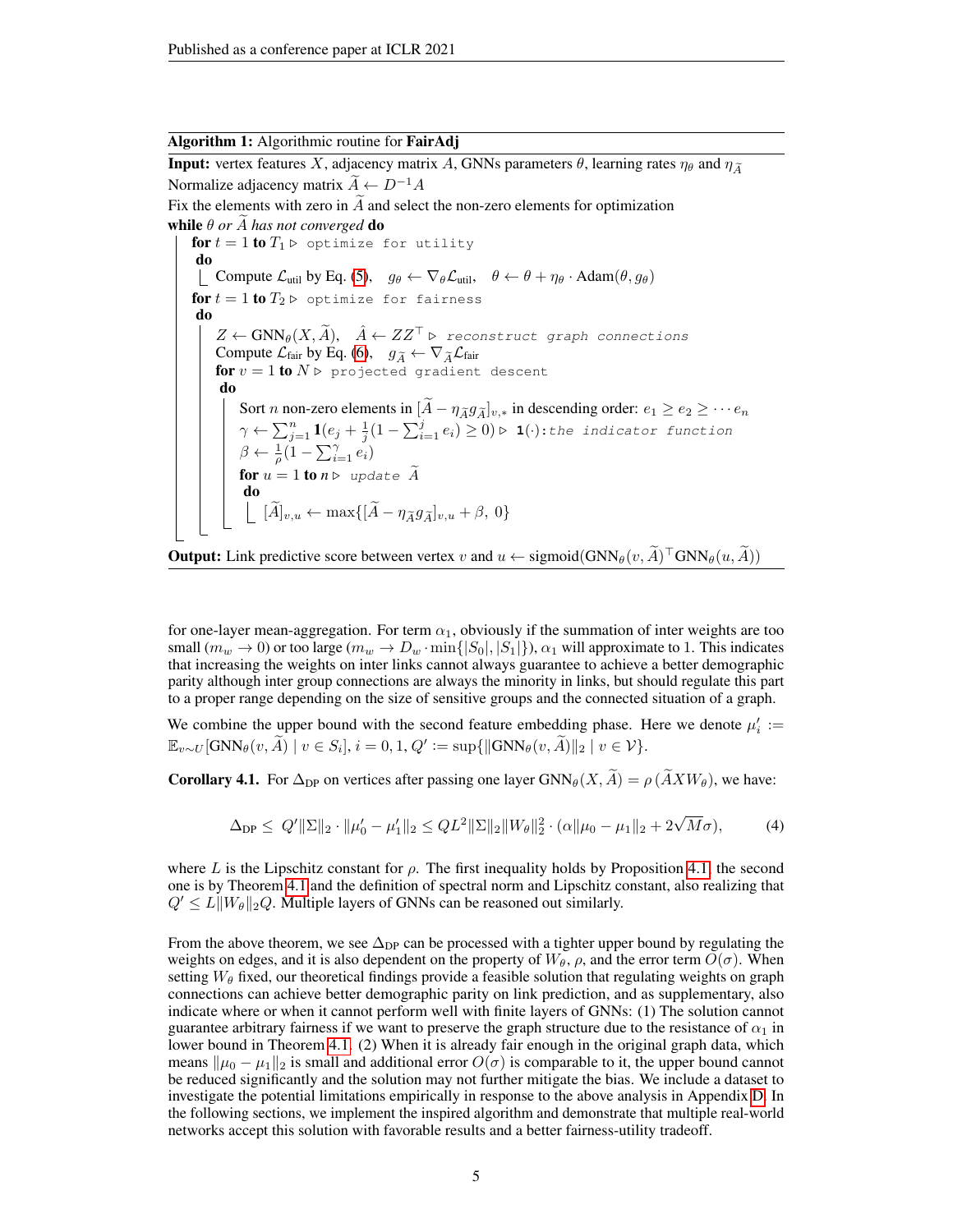# 5 LEARNING FAIR GRAPH CONNECTIONS

The above discussion indicates that when employing GNNs for graph embedding, adjusting the adjacency matrix can assist the model with achieving fairness conditionally. However, searching for the optimal adjacency matrix within hierarchical graph neural networks is a non-trivial problem. In this section, continuing with the preceding analysis, we develop FairAdj algorithm to adjust the graph connections and learn a fair adjacency matrix by updating  $A$  while preserving the original graph structure unchanged. In overview, we implement the algorithm by separately optimizing the parameter  $W_{\theta}$  of GNNs towards utility, and adjusting A towards dyadic fairness by gradient descent and empirical risk minimization with structural and right stochastic constraints. Therefore, FairAdj is able to pursue the supplied dyadic fairness and link predictive utility simultaneously.

We employ variational graph autoencoder [\(Kipf & Welling, 2016b\)](#page-10-7) for feature embedding. A two-layer graph neural network is used as inference model  $GNN_{\theta}(\cdot, \cdot)$ . Z denotes the embedded representations, and dot product between embedded representations is the generative model  $p(\cdot)$ . The KL-divergence term  $KL[\cdot|\cdot]$  punishes the discrepancy between latent distribution and a Gaussian prior. The objective function to reconstruct graph connections from latent variable can be written as:

<span id="page-5-1"></span><span id="page-5-0"></span>
$$
\max_{\theta} \quad \mathcal{L}_{\text{util}} := \mathbb{E}_{\text{GNN}_{\theta}(Z|X,\widetilde{A})}[\log p(A \mid Z)] - KL[\text{GNN}_{\theta}(Z \mid X, \widetilde{A}) || \mathcal{N}(0,1)]. \tag{5}
$$

For fairness, we impel  $\mathcal{L}_{\text{fair}}$  to empirically seek for better graph connections, then update  $\widetilde{A}$  with constraints. Specifically, we optimize the normalized adjacency matrix  $A$  as follows:

$$
\min_{\widetilde{A}} \quad \mathcal{L}_{\text{fair}} := \|\mathbb{E}_{v, u \sim U \times U}[\hat{a}_{vu} \mid S(v) = S(u)] - \mathbb{E}_{v, u \sim U \times U}[\hat{a}_{vu} \mid S(v) \neq S(u)]\|^{2},
$$
\n
$$
\text{s.t.} \quad (1). \ [\widetilde{A}]_{vu} = 0, \text{ if } [A]_{vu} = 0, \quad (2). \ \widetilde{A}\mathbb{1} = \mathbb{1}, \ \widetilde{A} \geq 0,
$$
\n
$$
(6)
$$

where  $\hat{a}_{vu}$  takes value in  $\hat{A} = ZZ^{\top}$  and 1 is the all-one vector with size N. The two constraints are necessary for optimizing  $\widetilde{A}$ : (1) Elements with zero value should be maintained, meaning no new links can be established during optimization. This restriction is proposed to preserve utility, due to adding fictitious links might mislead the directions of message passing, and further corrupt the representation learning. Therefore, we only adapt weights on existing edges and preserve the original graph structure. (2) In consistent with the initial left normalization  $\widetilde{A} = D^{-1}A$ , the optimized matrix should still remain a right stochastic matrix. This can restrict the largest eigenvalue of adjacency matrix  $||A||_2 = 1$ , hence avoid numerical instabilities and exploding gradients when training  $W_\theta$ towards  $\mathcal{L}_{util}$ . In practice, we observe explosions during training with no constraints applied on  $\widetilde{A}$ .

For the first constraint in Eq. [\(6\)](#page-5-1), we only compute gradients and update the elements in  $\tilde{A}$  which have non-zero initialization. For the second one, after selecting the variable to optimize, we employ projected gradient descent by [\(Wang & Carreira-Perpinán, 2013\)](#page-11-17) to satisfy the constraint while minimizing  $\mathcal{L}_{\text{fair}}$ . Once given computed gradients on A denoted as  $\nabla_{\widetilde{A}}\mathcal{L}_{\text{fair}}$ , with the corresponding learning rate  $\eta_{\widetilde{A}}$ , we have the following optimization problem that update  $\widetilde{A}$  by projecting  $\widetilde{A}$  −  $\eta_{\widetilde{A}}\nabla_{\widetilde{A}}\mathcal{L}_{\text{fair}}$  into the feasible region with the minimum Euclidean distance:

$$
\min_{\tilde{A} - (\eta_{\tilde{A}} \nabla_{\tilde{A}} \mathcal{L}_{\text{fair}})'} \quad \sum_{v} \| [\tilde{A} - \eta_{\tilde{A}} \nabla_{\tilde{A}} \mathcal{L}_{\text{fair}}]_{v,*} - [\tilde{A} - (\eta_{\tilde{A}} \nabla_{\tilde{A}} \mathcal{L}_{\text{fair}})']_{v,*} \|^{2}
$$
\n
$$
\text{s.t.} \quad (\tilde{A} - (\eta_{\tilde{A}} \nabla_{\tilde{A}} \mathcal{L}_{\text{fair}})') \mathbb{1} = \mathbb{1} \text{ and } \tilde{A} - (\eta_{\tilde{A}} \nabla_{\tilde{A}} \mathcal{L}_{\text{fair}})' \ge 0,
$$
\n
$$
(7)
$$

where  $[\widetilde{A}]_{v,*}$  are the row-wise elements for  $\widetilde{A}$ , namely, all the connections on  $v.$   $\widetilde{A} - (\eta_{\widetilde{A}} \nabla_{\widetilde{A}} \mathcal{L}_{\text{fair}})'$ is the update for  $\tilde{A}$  after projection. Since  $\tilde{A}$  is row-wise independent and the objective function is strictly convex for this quadratic program, there exists a unique solution for each row. Solution details for projected gradient descent are restated as a part of our algorithmic pipeline.

The algorithmic routine is elaborated in Algorithm [1.](#page-4-0)  $\theta$  and  $\hat{A}$  are optimized iteratively with  $T_1$  and  $T_2$  epochs for co-adaptation. Compared to adversarial training method on graph embedding [\(Bose](#page-9-8) [& Hamilton, 2019b\)](#page-9-8), which requires a hyperparameter to control the fairness-utility tradeoff, we also find regulating the convergence of  $A$  has a similar effect as well. That is because the more  $A$ changes, the further  $A$  is away from the original graph connections, and consequently, the more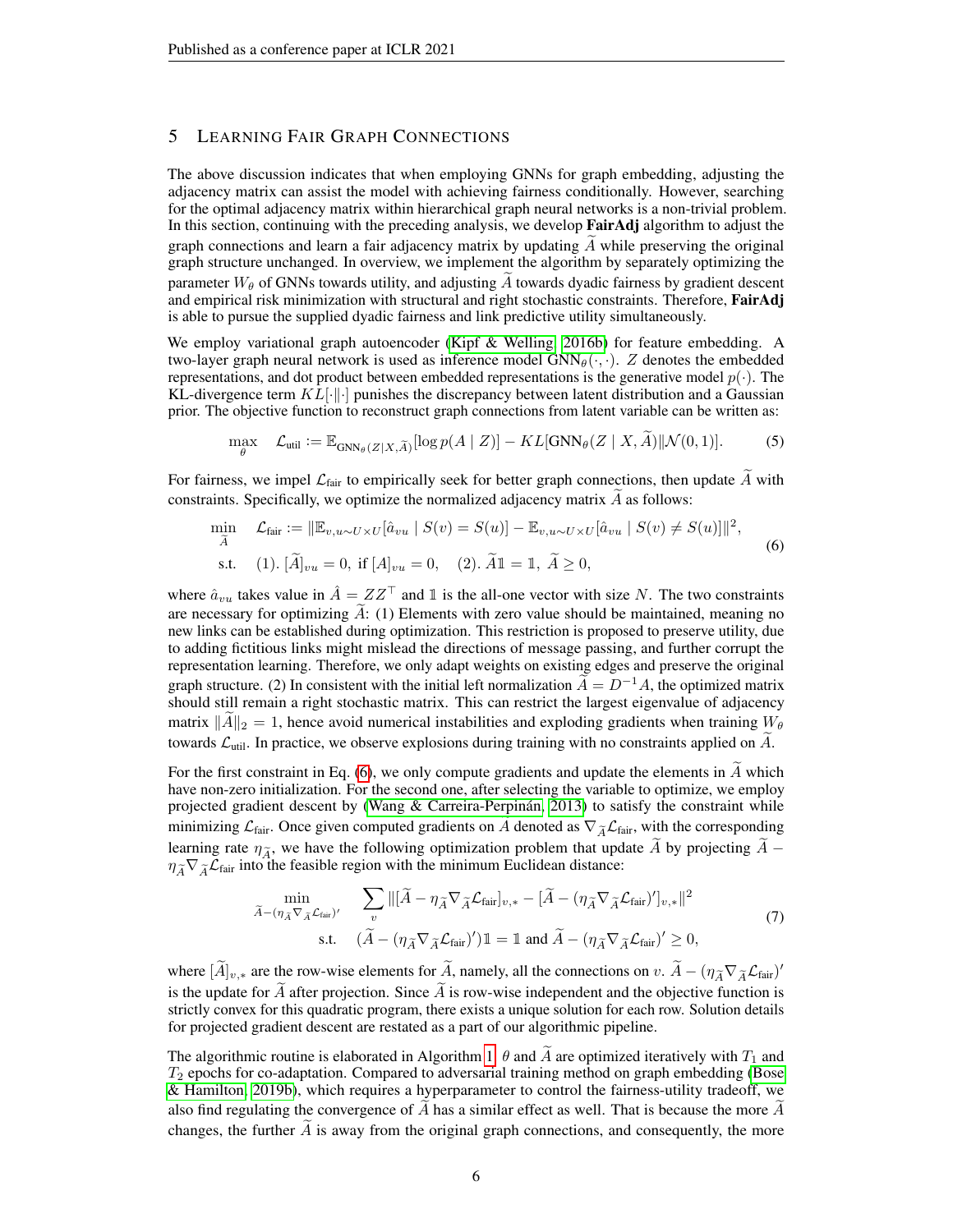<span id="page-6-1"></span>

| Dataset           | # Vertex | # Edge | # Class      | # Intra | $#$ Inter | Intra Ratio | Inter Ratio | Dis. Ratio |
|-------------------|----------|--------|--------------|---------|-----------|-------------|-------------|------------|
| Oklahoma97        | 3.111    | 73.230 | 2            | 46.368  | 26,862    | $1.92e-2$   | $1.11e-2$   | 1.73       |
| UNC <sub>28</sub> | 4.018    | 65,287 | 2            | 36.212  | 29,075    | 8.76e-3     | 7.38e-3     | 1.19       |
| Facebook#1684     | 786      | 14.024 | 2            | 7.989   | 6.035     | $4.76e-2$   | $4.30e-2$   | 1.11       |
| Cora              | 2.708    | 5.278  |              | 4.275   | 1.003     | $6.51e-3$   | $3.30e-4$   | 19.73      |
| Citeseer          | 3.312    | 4.660  | <sub>0</sub> | 2.089   | 2.571     | $2.13e-3$   | $5.70e-4$   | 3.74       |
| Pubmed            | 19.717   | 44.327 | 3            | 33.443  | 10.884    | $4.80e-4$   | $9.00e-5$   | 5.33       |

Table 1: Statistic for datasets in experiments.

<span id="page-6-2"></span>

| Method                              | $\Box$ AUC $\uparrow$ AP $\uparrow$ $\Box_{\text{DP}} \downarrow$ $\Box_{\text{true}} \downarrow$ $\Box_{\text{false}} \downarrow$ $\Box_{\text{FNR}} \downarrow$ $\Box_{\text{TNR}} \downarrow$                              |                                                                                                                                                                                                                                                                                                                                                                                                                |  |                 |                                |
|-------------------------------------|-------------------------------------------------------------------------------------------------------------------------------------------------------------------------------------------------------------------------------|----------------------------------------------------------------------------------------------------------------------------------------------------------------------------------------------------------------------------------------------------------------------------------------------------------------------------------------------------------------------------------------------------------------|--|-----------------|--------------------------------|
| <b>VGAE</b><br>node2vec<br>Fairwalk |                                                                                                                                                                                                                               | <b>87.63</b> $\pm$ 0.56 <b>88.69</b> $\pm$ 0.65 <b>2.24</b> $\pm$ 0.42 <b>1.50</b> $\pm$ 0.41 <b>0.44</b> $\pm$ 0.36 <b>7.62</b> $\pm$ 0.84 <b>2.18</b> $\pm$ 0.72<br>$87.22 \pm 0.30$ $87.10 \pm 0.37$ $2.75 \pm 0.78$ $1.30 \pm 0.53$ $1.05 \pm 0.93$ $12.56 \pm 1.12$ $2.24 \pm 0.92$<br>$87.18 \pm 0.30$ $87.07 \pm 0.37$ $2.79 \pm 0.70$ $1.17 \pm 0.49$ $0.90 \pm 0.92$ $12.71 \pm 1.11$ $2.20 \pm 0.96$ |  |                 |                                |
|                                     | FairAdj <sub>T2=5</sub>   86.98 ± 0.54  87.75 ± 0.65   <b>1.53</b> ± 0.35 <b>0.32</b> ± 0.29 <b>0.41</b> ± 0.35<br>FairAdj <sub>T2=20</sub>   87.04 ± 0.55  87.80 ± 0.65   1.57 ± 0.36  0.34 ± 0.31  0.42 ± 0.35  2.76 ± 0.75 |                                                                                                                                                                                                                                                                                                                                                                                                                |  | $2.84 \pm 0.74$ | $2.22 + 0.68$<br>$2.16 + 0.73$ |

damage in utility but more enhancement in fairness. Thanks to this favorable property, in experiments, comparing to adversarially remove sensitive attributes, we present multiple options for  $T<sub>2</sub>$  to control the convergence and observe a more favorable fairness-utility tradeoff shown by our method.

# <span id="page-6-0"></span>6 EXPERIMENTS

We present empirical analysis on six real-world datasets, compared with baseline methods in terms of seven evaluative metrics on both fairness and utility. Approaching to applications, we testify that our method can enhance the diversity in recommendations. Due to the space limitation, we only showcase partial results but defer the rest in Appendix [D.](#page-15-0) Moreover, as an intermediate result, we demonstrate vertex representations are embedded more fairly assessed by fair clustering in Appendix [E.](#page-17-0)

### 6.1 SETTINGS

Datasets. We conduct experiments on real-world social networks and citation networks including *Oklahoma97*, *UNC28* [\(Traud et al., 2011\)](#page-11-18), *[Facebook#1684](https://snap.stanford.edu/data/egonets-Facebook.html)*, *[Cora](https://relational.fit.cvut.cz/dataset/CORA)*, *[Citeseer](http://networkrepository.com/citeseer.php)*, and *[Pubmed](https://www.nlm.nih.gov/databases/download/pubmed_medline.html)*. *Oklahoma97* and *UNC28* are two school social networks. A link represents a friendship relation in social media, and every user has a profile for vertex features, including student/faculty status, gender (sensitive attribute), major, etc. *Facebook#1684* is a social ego network from Facebook app. As the rest three citation networks, each vertex represents an article with bag-of-words descriptions as features. A link stands for a citation regardless the direction. We set the category of an article as the sensitive attribute. Statistic for datasets are summarized in Table [1,](#page-6-1) where #Class is the number of sensitive groups, #Intra/Inter Ratio represents the ratio that the number of actual intra/inter links v.s. the number of links if the graph is fully connected. These two terms show the density of intra/inter links. Dis. Ratio (abbreviated from disparity ratio) is calculated by divide intra ratio into inter ratio. Dis. Ratio equaling to one implies intra/inter connections are perfectly balanced in existing graph, and the degree of deviation from 1 indicates how skew the link connections are.

Baselines and Protocols. We involve four baseline methods. Variational graph autoencoder (VGAE) [\(Kipf & Welling, 2016b\)](#page-10-7) inherits from variational autoencoder, which uses two GNNlayer as the inference model and leverages latent variables to reconstruct the graph connections. Node2vec [\(Grover & Leskovec, 2016\)](#page-9-7) is a widely used graph embedding approach based on random walk. Fairwalk [\(Rahman et al., 2019\)](#page-10-8) is built upon node2vec and designed specifically for fairness issues. It modifies the transition probability for one vertex according to the sensitive attribute of its neighbors. The last one is adversarial training on vertex representations [\(Bose & Hamilton, 2019b\)](#page-9-8), which aims to minimize the discrepancy between different sensitive groups by optimizing parameters in GNN. Besides the standard pipeline for utility, it additionally trains the networks to confuse a discriminator, meanwhile training the discriminator to distinguish the embedded features with different sensitive attributes. A hyperparameter  $\lambda$  is used in the overall objective function to balance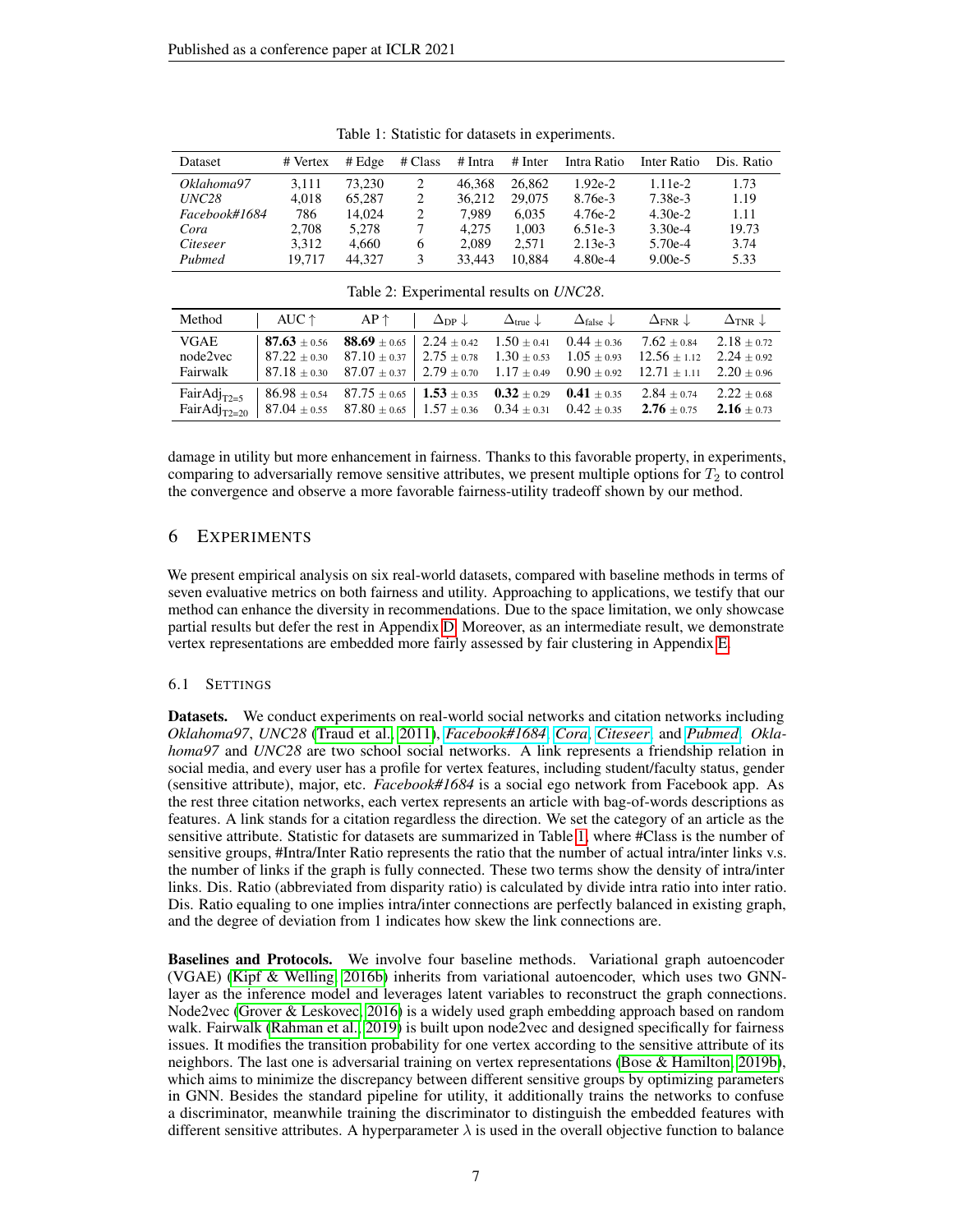<span id="page-7-0"></span>

| Method AUC $\uparrow$ AP $\uparrow$ $\Delta_{\text{DP}} \downarrow$ $\Delta_{\text{true}} \downarrow$ $\Delta_{\text{false}} \downarrow$ $\Delta_{\text{FNR}} \downarrow$ $\Delta_{\text{TNR}} \downarrow$                                                                                 |                                                                                                                                                                                                                                                                                                                                                                                      |  |  |  |
|--------------------------------------------------------------------------------------------------------------------------------------------------------------------------------------------------------------------------------------------------------------------------------------------|--------------------------------------------------------------------------------------------------------------------------------------------------------------------------------------------------------------------------------------------------------------------------------------------------------------------------------------------------------------------------------------|--|--|--|
| VGAE<br>node2vec<br>Fairwalk                                                                                                                                                                                                                                                               | <b>81.77</b> $\pm$ 1.23 <b>85.57</b> $\pm$ 1.39   11.24 $\pm$ 1.83 3.37 $\pm$ 2.33 2.14 $\pm$ 1.26 10.81 $\pm$ 3.61 11.31 $\pm$ 2.99<br>$1.81.21 \pm 1.35$ $84.69 \pm 1.26$ $14.49 \pm 3.38$ $4.02 \pm 2.74$ $6.82 \pm 4.62$ $7.37 \pm 3.07$ $12.50 \pm 4.21$<br>$\frac{1}{2}$ 81.69 ± 1.50 84.97 ± 1.23 $\frac{1}{3}$ 13.50 ± 2.97 3.30 ± 2.49 5.33 ± 3.83 7.26 ± 3.30 11.34 ± 3.19 |  |  |  |
| FairAdj <sub>T2=2</sub>   80.45 ± 1.34  84.47 ± 1.43   $9.57 \pm 1.84$ $2.55 \pm 2.02$ $1.70 \pm 1.47$ $9.87 \pm 3.17$ $10.27 \pm 3.23$<br>FairAdj <sub>T2=20</sub>   78.84 ± 1.38 82.74 ± 1.46   <b>7.81</b> ± 1.80 <b>1.85</b> ± 1.66 <b>1.30</b> ± 1.41 9.22 ± 2.95 <b>10.01</b> ± 3.13 |                                                                                                                                                                                                                                                                                                                                                                                      |  |  |  |

Table 3: Experimental results on *Citeseer*.

<span id="page-7-1"></span>

Figure 1: Comparison with adversarial training method [\(Bose & Hamilton, 2019b\)](#page-9-8) in terms of the tradeoff between utility and fairness. Left: *UNC28*; Right: *Citeseer*. Blue points denote FairAdj with different  $T_2$  values, red points represent [\(Bose & Hamilton, 2019b\)](#page-9-8) with different  $\lambda$  values.

the tradeoff between utility and fairness. We vary  $\lambda$  in experiments and make comparisons to various results given by adversarial training. For all experiments, we randomly remove 10% links from the graph and reserve them for evaluation, and equivalently, the same number of false links are sampled in the evaluation phase. For one dataset, we repeat experiments with different train/test splits for 20 times. Full experimental configurations are available in Appendix [C.](#page-15-1)

**Metrics.** We evaluate the utility of link prediction using Area Under the Curve (AUC) and Average Precision (AP). Fairness is evaluated towards  $\Delta_{\text{DP}}$ , as well as the disparity on the expected score on all the true samples  $\Delta_{true}$  and false samples  $\Delta_{false}$ . Besides these, following the suggested fairness notions [\(Hardt et al., 2016\)](#page-9-17), we compute the maximum gap of true negative rate (TNR) and false negative rate (FNR). Illustratively, let the conditional cumulative distribution function of score R be evaluated by a threshold  $\tau$  with a given label written as  $F_y^s(\tau) := \Pr(R \leq \tau | Y = y, S = s)$ ,  $y \in \{0, 1\}$ ,  $s \in \{\text{intra}, \text{inter}\}.$  With these notations, the maximum gap in true negative rate can be expressed as  $\Delta_{TNR} := \max_{\tau} |F_0^{\text{intra}}(\tau) - F_0^{\text{inter}}(\tau)|$ , and similar for false positive rate  $\Delta_{FNR} :=$  $\max_{\tau} |F_1^{\text{intra}}(\tau) - F_1^{\text{inter}}(\tau)|$ . These two terms also reflect the disparity in true positive rate (TPR) and false positive rate (FPR) due to TPR =  $1 - FNR$  and FPR =  $1 - TNR$ .

#### 6.2 RESULTS AND ANALYSIS

Table [2](#page-6-2) and [3](#page-7-0) list quantitative results on *UNC28* and *Citeseer* comparing to VGAE, node2vec, and Fairwalk. Two choices of  $T_2$  are presented here, where  $T_2$  in a smaller value pursues a comparable performance in utility (a little bit lower in AUC but higher in AP) to random walk based methods, and at the same time performs much better in fairness. We also present  $T_2 = 20$  since we observe a convergence on the adjacency matrix. The results indicate that FairAdj achieves the best on various statistics for dyadic fairness and with only a small sacrifice in predictive utility.

A Better Tradeoff. Figure [1](#page-7-1) plots every experimental result for our method and adversarial training with various fairness-utility regulated hyperparameters. Two observations explain why our method surpasses the adversarial technique. (1) Blue dots are closer to the left top corner than the red on the whole, meaning the same level of fairness is achieved with less sacrifice in utility. An explanation for this favorable property is that, the adversarial training method neglects the graph connections and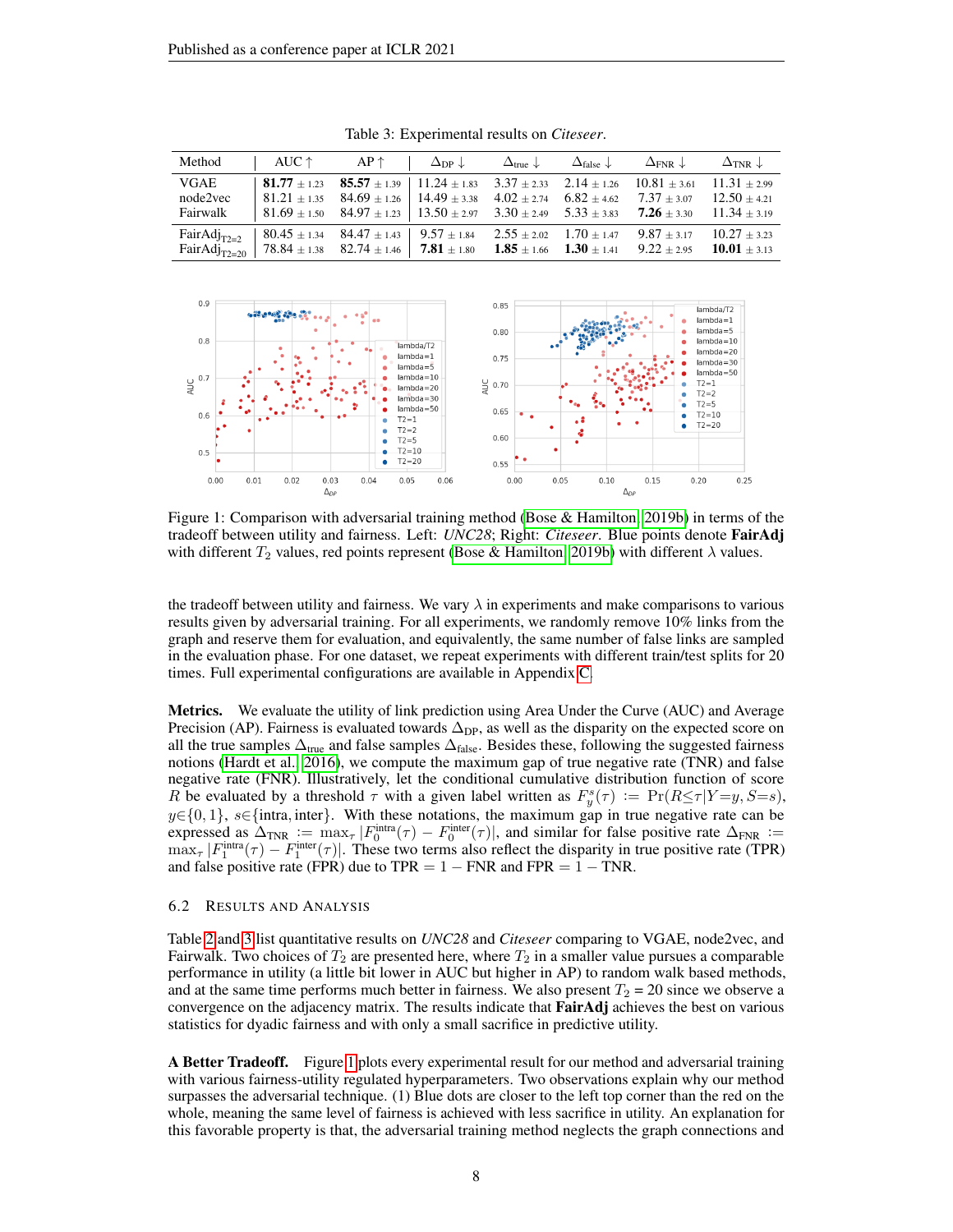<span id="page-8-0"></span>

Figure 2: Diversity and utility in recommendations. Left: *UNC28*; Right: *Citeseer*. X-axis 'proportion' means we investigate the top  $x\%$  valued links and check the ratio between inter and intra links that presented in y-axis.

only diminish the group discrepancy, where two irrelevant instances with no connection but from different groups may be closely mapped, thus greatly damage the utility. The optimization on  $A$  does facilitate the feature smoothing across groups which is not indicated in the original adjacency matrix, but still considers the graph connections. (2) Additionally, blue dots are more aggregated, suggesting our methods escape from the instability of min-max optimization and acting more robust to different train/test splits. However, as shown, **FairAdj** cannot achieve arbitrary small in  $\Delta_{\text{DP}}$  as red dots do. This is indicated in Section [4](#page-2-1) as the first potential limitation.

Diversity in Recommendations. We examine the top-scored links in evaluation at a certain proportion in terms of its diversity and utility, shown in Figure [2.](#page-8-0) This exploration can be useful when conducting recommendations according to scores in descending order. For a fixed proportion, we report the diversity as the number of inter links divided by the number of intra links, and the utility as the recall rate among these recommendations. Figures show that as a direct product by dyadic fairness, **FairAdj** enhances the diversity in recommendations but is achieved at a sacrifice of utility.

# 7 CONCLUSION

We studied the dyadic fairness in graph-structured data. We theoretically analyzed how the connections in graph links affect dyadic fairness of demographic parity when employing graph neural networks for representation learning. On the basis of the foregoing analysis, we proposed **FairAdj** to learn a fair adjacency matrix, and pursued the dyadic fairness and prediction utility simultaneously. Empirical validations demonstrated the achievement of fairness and a better fairness-utility tradeoff.

### ACKNOWLEDGEMENT

We would like to thank Zizhang Chen and Wei Lu for the helpful discussions, and Lizi Liao for providing the Oklahoma97/UNC28 datasets. This work is partially supported by NSF OAC 1920147.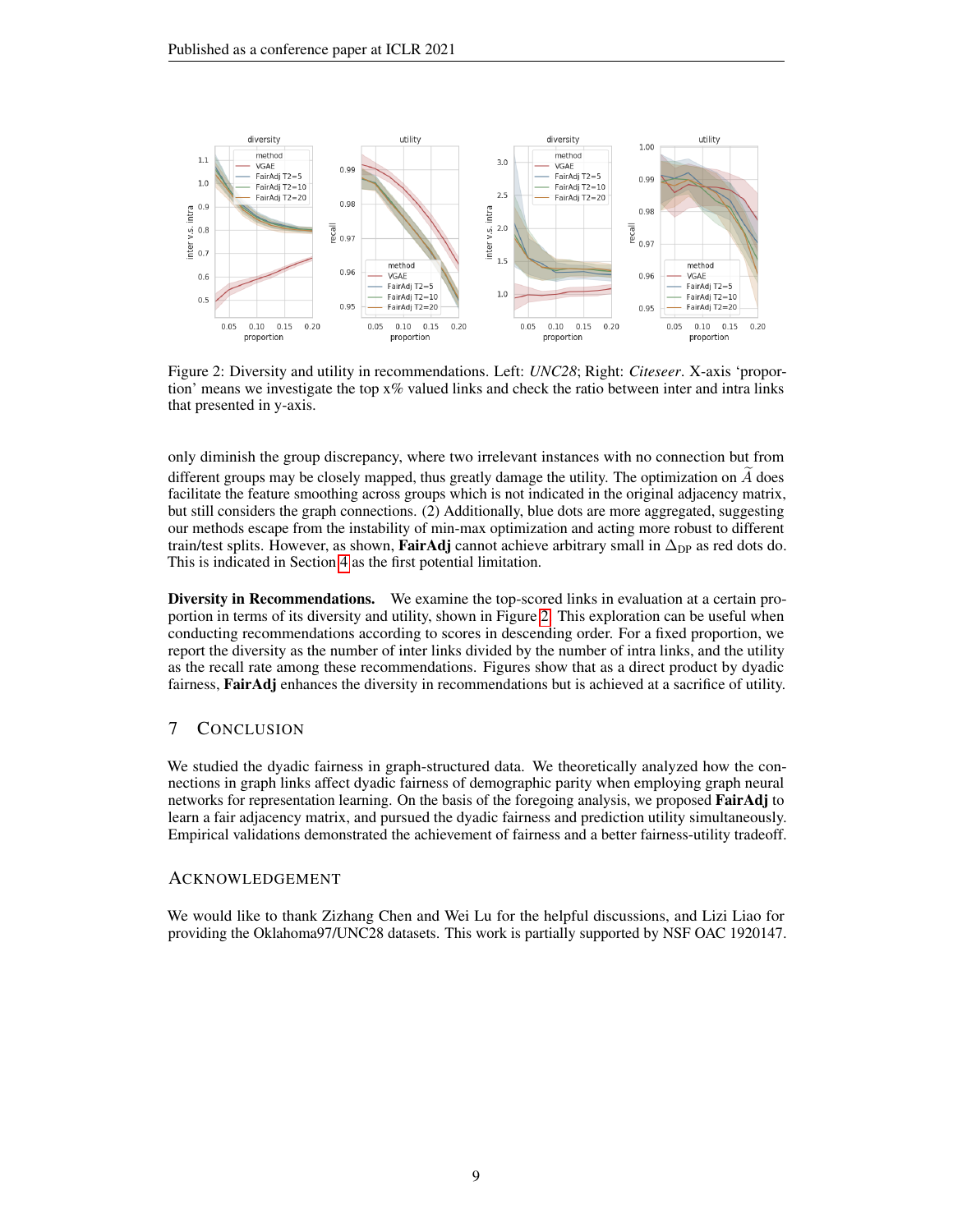### **REFERENCES**

- <span id="page-9-0"></span>Lada A Adamic and Eytan Adar. Friends and neighbors on the web. *Social networks*, 25(3):211–230, 2003.
- <span id="page-9-1"></span>Julia Angwin, Jeff Larson, Surya Mattu, and Lauren Kirchner. Machine bias. *ProPublica, May*, 23: 2016, 2016.

<span id="page-9-2"></span>Solon Barocas and Andrew D Selbst. Big data's disparate impact. *Calif. L. Rev.*, 104:671, 2016.

- <span id="page-9-3"></span>Avishek Bose and William Hamilton. Compositional fairness constraints for graph embeddings. In *International Conference on Machine Learning*, pp. 715–724. PMLR, 2019a.
- <span id="page-9-8"></span>Avishek Bose and William Hamilton. Compositional fairness constraints for graph embeddings. In Kamalika Chaudhuri and Ruslan Salakhutdinov (eds.), *Proceedings of the 36th International Conference on Machine Learning*, volume 97 of *Proceedings of Machine Learning Research*, pp. 715–724, Long Beach, California, USA, 09–15 Jun 2019b. PMLR. URL <http://proceedings.mlr.press/v97/bose19a.html>.
- <span id="page-9-10"></span>Toon Calders, Faisal Kamiran, and Mykola Pechenizkiy. Building classifiers with independency constraints. In *2009 IEEE International Conference on Data Mining Workshops*, pp. 13–18. IEEE, 2009.
- <span id="page-9-16"></span>Abhijnan Chakraborty, Gourab K Patro, Niloy Ganguly, Krishna P Gummadi, and Patrick Loiseau. Equality of voice: Towards fair representation in crowdsourced top-k recommendations. In *Proceedings of the Conference on Fairness, Accountability, and Transparency*, pp. 129–138, 2019.
- <span id="page-9-14"></span>Michele Donini, Luca Oneto, Shai Ben-David, John S Shawe-Taylor, and Massimiliano Pontil. Empirical risk minimization under fairness constraints. In *Advances in Neural Information Processing Systems*, pp. 2791–2801, 2018.
- <span id="page-9-6"></span>Cynthia Dwork, Moritz Hardt, Toniann Pitassi, Omer Reingold, and Richard Zemel. Fairness through awareness. In *Proceedings of the 3rd innovations in theoretical computer science conference*, pp. 214–226, 2012.
- <span id="page-9-11"></span>Harrison Edwards and Amos Storkey. Censoring representations with an adversary. *arXiv preprint arXiv:1511.05897*, 2015.
- <span id="page-9-5"></span>Wenqi Fan, Yao Ma, Qing Li, Yuan He, Eric Zhao, Jiliang Tang, and Dawei Yin. Graph neural networks for social recommendation. In *The World Wide Web Conference*, pp. 417–426, 2019.
- <span id="page-9-9"></span>Benjamin Fish, Jeremy Kun, and Ádám D Lelkes. A confidence-based approach for balancing fairness and accuracy. In *Proceedings of the 2016 SIAM International Conference on Data Mining*, pp. 144–152. SIAM, 2016.
- <span id="page-9-12"></span>Paula Gordaliza, Eustasio Del Barrio, Gamboa Fabrice, and Jean-Michel Loubes. Obtaining fairness using optimal transport theory. In *International Conference on Machine Learning*, pp. 2357–2365, 2019.
- <span id="page-9-7"></span>Aditya Grover and Jure Leskovec. node2vec: Scalable feature learning for networks. In *Proceedings of the 22nd ACM SIGKDD international conference on Knowledge discovery and data mining*, pp. 855–864, 2016.
- <span id="page-9-15"></span>Will Hamilton, Zhitao Ying, and Jure Leskovec. Inductive representation learning on large graphs. In *Advances in neural information processing systems*, pp. 1024–1034, 2017.
- <span id="page-9-17"></span>Moritz Hardt, Eric Price, and Nati Srebro. Equality of opportunity in supervised learning. In *Advances in neural information processing systems*, pp. 3315–3323, 2016.
- <span id="page-9-4"></span>Bas Hofstra, Rense Corten, Frank Van Tubergen, and Nicole B Ellison. Sources of segregation in social networks: A novel approach using facebook. *American Sociological Review*, 82(3):625–656, 2017.
- <span id="page-9-13"></span>Ray Jiang, Aldo Pacchiano, Tom Stepleton, Heinrich Jiang, and Silvia Chiappa. Wasserstein fair classification. *arXiv preprint arXiv:1907.12059*, 2019.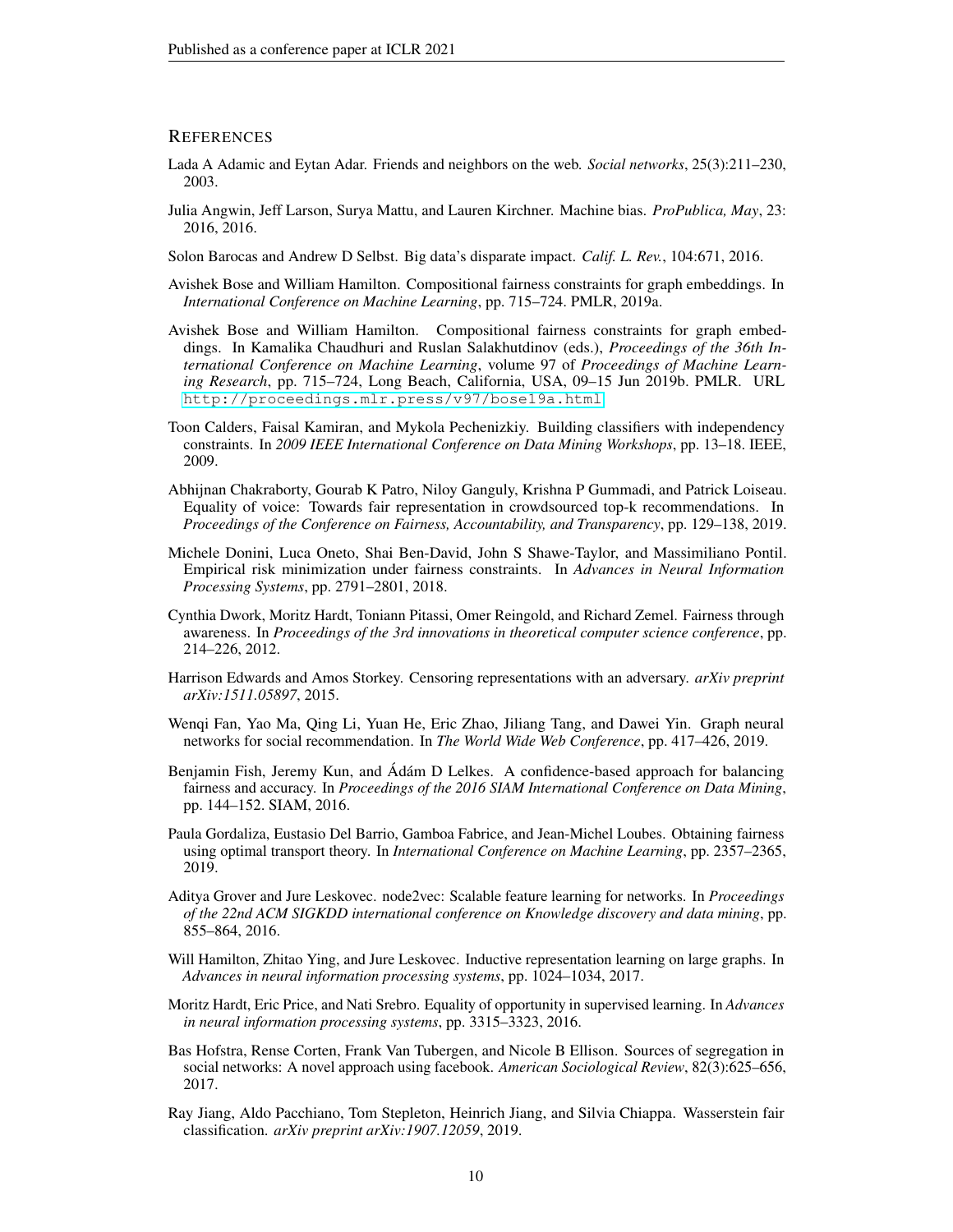- <span id="page-10-9"></span>Michael Kearns, Seth Neel, Aaron Roth, and Zhiwei Steven Wu. Preventing fairness gerrymandering: Auditing and learning for subgroup fairness. In *International Conference on Machine Learning*, pp. 2564–2572, 2018.
- <span id="page-10-10"></span>Michael Kearns, Seth Neel, Aaron Roth, and Zhiwei Steven Wu. An empirical study of rich subgroup fairness for machine learning. In *Proceedings of the Conference on Fairness, Accountability, and Transparency*, pp. 100–109, 2019.
- <span id="page-10-16"></span>Thomas N Kipf and Max Welling. Semi-supervised classification with graph convolutional networks. *arXiv preprint arXiv:1609.02907*, 2016a.
- <span id="page-10-7"></span>Thomas N Kipf and Max Welling. Variational graph auto-encoders. *arXiv preprint arXiv:1611.07308*, 2016b.
- <span id="page-10-6"></span>Matt J Kusner, Joshua Loftus, Chris Russell, and Ricardo Silva. Counterfactual fairness. In *Advances in Neural Information Processing Systems*, pp. 4066–4076, 2017.
- <span id="page-10-5"></span>Peizhao Li, Han Zhao, and Hongfu Liu. Deep fair clustering for visual learning. In *Proceedings of the IEEE/CVF Conference on Computer Vision and Pattern Recognition*, pp. 9070–9079, 2020.
- <span id="page-10-3"></span>Peiyuan Liao, Han Zhao, Keyulu Xu, Tommi Jaakkola, Geoffrey Gordon, Stefanie Jegelka, and Ruslan Salakhutdinov. Graph adversarial networks: Protecting information against adversarial attacks. *arXiv preprint arXiv:2009.13504*, 2020.
- <span id="page-10-0"></span>David Liben-Nowell and Jon Kleinberg. The link-prediction problem for social networks. *Journal of the American society for information science and technology*, 58(7):1019–1031, 2007.
- <span id="page-10-12"></span>Christos Louizos, Kevin Swersky, Yujia Li, Max Welling, and Richard S. Zemel. The variational fair autoencoder. In *ICLR*, 2016. URL <http://arxiv.org/abs/1511.00830>.
- <span id="page-10-11"></span>David Madras, Elliot Creager, Toniann Pitassi, and Richard Zemel. Learning adversarially fair and transferable representations. *arXiv preprint arXiv:1802.06309*, 2018.
- <span id="page-10-15"></span>Feiping Nie, Wei Zhu, and Xuelong Li. Unsupervised large graph embedding. In *Thirty-first AAAI conference on artificial intelligence*, 2017.
- <span id="page-10-4"></span>Eli Pariser. *The filter bubble: How the new personalized web is changing what we read and how we think*. Penguin, 2011.
- <span id="page-10-14"></span>Bryan Perozzi, Rami Al-Rfou, and Steven Skiena. Deepwalk: Online learning of social representations. In *Proceedings of the 20th ACM SIGKDD international conference on Knowledge discovery and data mining*, pp. 701–710, 2014.
- <span id="page-10-2"></span>Yanjun Qi, Ziv Bar-Joseph, and Judith Klein-Seetharaman. Evaluation of different biological data and computational classification methods for use in protein interaction prediction. *Proteins: Structure, Function, and Bioinformatics*, 63(3):490–500, 2006.
- <span id="page-10-8"></span>Tahleen Rahman, Bartlomiej Surma, Michael Backes, and Yang Zhang. Fairwalk: towards fair graph embedding. In *Proceedings of the 28th International Joint Conference on Artificial Intelligence*, pp. 3289–3295. AAAI Press, 2019.
- <span id="page-10-18"></span>Aida Rahmattalabi, Phebe Vayanos, Anthony Fulginiti, Eric Rice, Bryan Wilder, Amulya Yadav, and Milind Tambe. Exploring algorithmic fairness in robust graph covering problems. In *Advances in Neural Information Processing Systems*, pp. 15750–15761, 2019.
- <span id="page-10-1"></span>Badrul Sarwar, George Karypis, Joseph Konstan, and John Riedl. Item-based collaborative filtering recommendation algorithms. In *Proceedings of the 10th international conference on World Wide Web*, pp. 285–295, 2001.
- <span id="page-10-17"></span>Harald Steck. Calibrated recommendations. In *Proceedings of the 12th ACM conference on recommender systems*, pp. 154–162, 2018.
- <span id="page-10-13"></span>Jian Tang, Meng Qu, Mingzhe Wang, Ming Zhang, Jun Yan, and Qiaozhu Mei. Line: Large-scale information network embedding. In *Proceedings of the 24th international conference on world wide web*, pp. 1067–1077, 2015.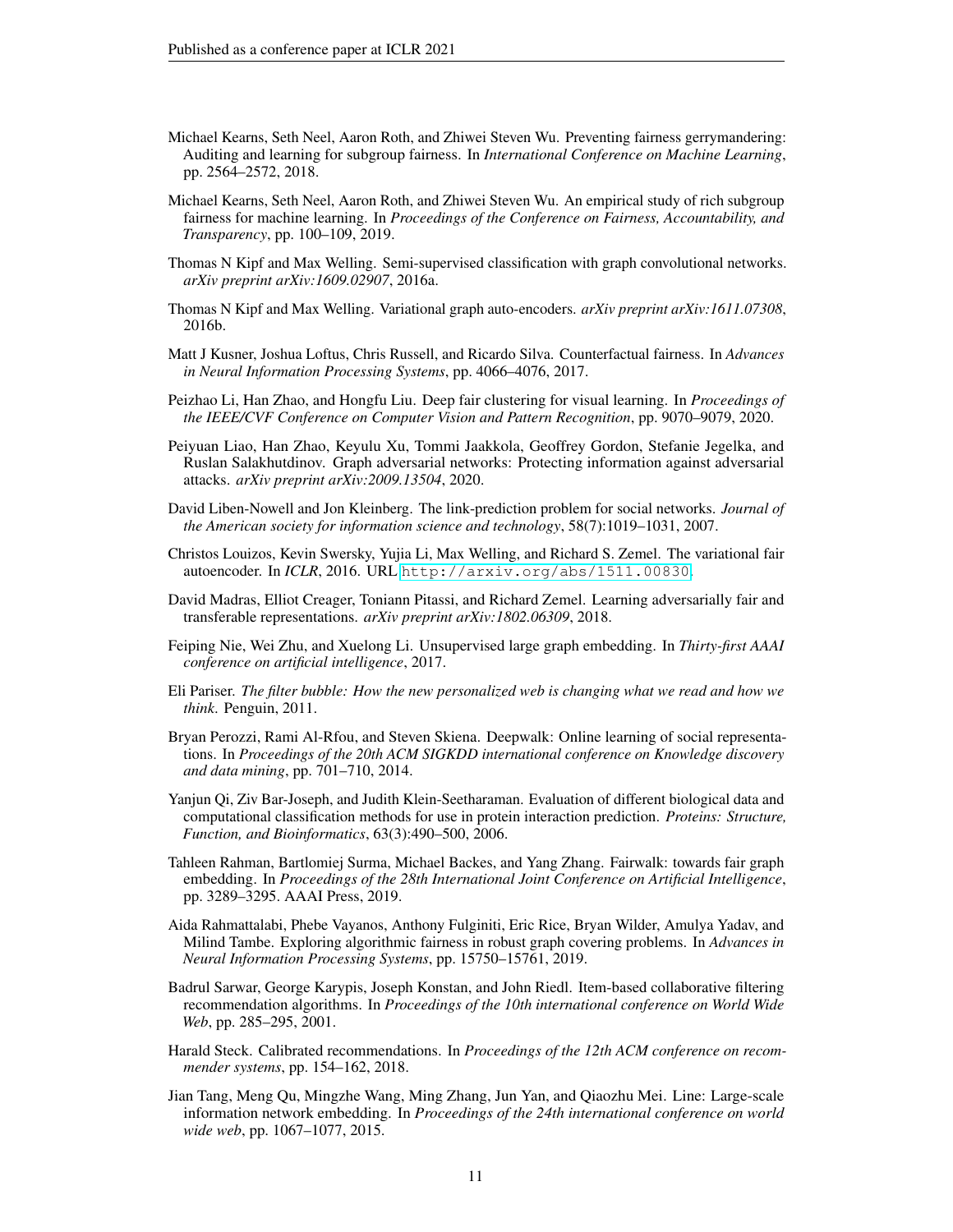- <span id="page-11-18"></span>Amanda L Traud, Eric D Kelsic, Peter J Mucha, and Mason A Porter. Comparing community structure to characteristics in online collegiate social networks. *SIAM review*, 53(3):526–543, 2011.
- <span id="page-11-16"></span>Théo Trouillon, Johannes Welbl, Sebastian Riedel, Éric Gaussier, and Guillaume Bouchard. Complex embeddings for simple link prediction. International Conference on Machine Learning (ICML), 2016.
- <span id="page-11-6"></span>Berk Ustun, Yang Liu, and David Parkes. Fairness without harm: Decoupled classifiers with preference guarantees. In *International Conference on Machine Learning*, pp. 6373–6382, 2019.
- <span id="page-11-14"></span>Petar Veličković, Guillem Cucurull, Arantxa Casanova, Adriana Romero, Pietro Lio, and Yoshua Bengio. Graph attention networks. *arXiv preprint arXiv:1710.10903*, 2017.
- <span id="page-11-10"></span>Ulrike Von Luxburg. A tutorial on spectral clustering. *Statistics and computing*, 17(4):395–416, 2007.
- <span id="page-11-17"></span>Weiran Wang and Miguel A Carreira-Perpinán. Projection onto the probability simplex: An efficient algorithm with a simple proof, and an application. *arXiv preprint arXiv:1309.1541*, 2013.
- <span id="page-11-3"></span>Xiang Wang, Xiangnan He, Meng Wang, Fuli Feng, and Tat-Seng Chua. Neural graph collaborative filtering. In *Proceedings of the 42nd international ACM SIGIR conference on Research and development in Information Retrieval*, pp. 165–174, 2019.
- <span id="page-11-12"></span>Xiao Wang, Peng Cui, Jing Wang, Jian Pei, Wenwu Zhu, and Shiqiang Yang. Community preserving network embedding. In *Thirty-first AAAI conference on artificial intelligence*, 2017.
- <span id="page-11-11"></span>Hongteng Xu, Dixin Luo, Hongyuan Zha, and Lawrence Carin Duke. Gromov-wasserstein learning for graph matching and node embedding. In *International Conference on Machine Learning*, pp. 6932–6941, 2019.
- <span id="page-11-0"></span>Keyulu Xu, Weihua Hu, Jure Leskovec, and Stefanie Jegelka. How powerful are graph neural networks? *arXiv preprint arXiv:1810.00826*, 2018.
- <span id="page-11-1"></span>Keyulu Xu, Jingling Li, Mozhi Zhang, Simon S. Du, Ken ichi Kawarabayashi, and Stefanie Jegelka. What can neural networks reason about? In *International Conference on Learning Representations*, 2020. URL <https://openreview.net/forum?id=rJxbJeHFPS>.
- <span id="page-11-15"></span>Sirui Yao and Bert Huang. Beyond parity: Fairness objectives for collaborative filtering. In *Advances in Neural Information Processing Systems*, pp. 2921–2930, 2017.
- <span id="page-11-2"></span>Rex Ying, Ruining He, Kaifeng Chen, Pong Eksombatchai, William L Hamilton, and Jure Leskovec. Graph convolutional neural networks for web-scale recommender systems. In *Proceedings of the 24th ACM SIGKDD International Conference on Knowledge Discovery and Data Mining*, pp. 974–983, 2018.
- <span id="page-11-5"></span>Muhammad Bilal Zafar, Isabel Valera, Manuel Rodriguez, Krishna Gummadi, and Adrian Weller. From parity to preference-based notions of fairness in classification. In *Advances in Neural Information Processing Systems*, pp. 229–239, 2017a.
- <span id="page-11-9"></span>Muhammad Bilal Zafar, Isabel Valera, Manuel Gomez Rogriguez, and Krishna P Gummadi. Fairness constraints: Mechanisms for fair classification. In *Artificial Intelligence and Statistics*, pp. 962–970. PMLR, 2017b.
- <span id="page-11-7"></span>Rich Zemel, Yu Wu, Kevin Swersky, Toni Pitassi, and Cynthia Dwork. Learning fair representations. In *International Conference on Machine Learning*, pp. 325–333, 2013.
- <span id="page-11-13"></span>Muhan Zhang and Yixin Chen. Link prediction based on graph neural networks. In *Advances in Neural Information Processing Systems*, pp. 5165–5175, 2018.
- <span id="page-11-4"></span>Han Zhao and Geoff Gordon. Inherent tradeoffs in learning fair representations. In *Advances in neural information processing systems*, pp. 15649–15659, 2019.
- <span id="page-11-8"></span>Han Zhao, Amanda Coston, Tameem Adel, and Geoffrey J Gordon. Conditional learning of fair representations. *arXiv preprint arXiv:1910.07162*, 2019.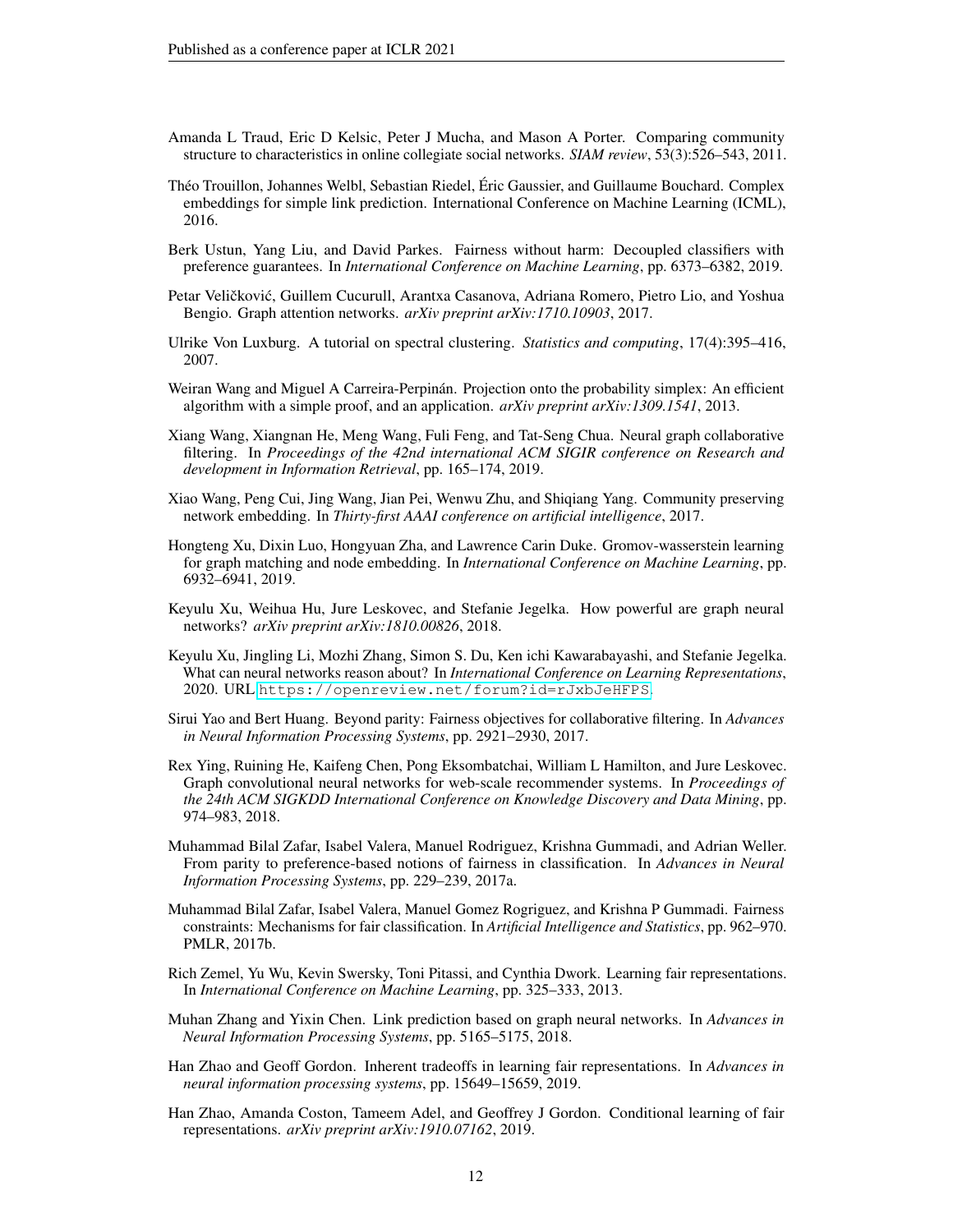In Appendix, we present proofs in Section [A,](#page-12-0) illustrative diagrams for Theorem [4.1](#page-3-1) in Section [B,](#page-14-0) experimental configurations in Section [C,](#page-15-1) deferred results in Section [D,](#page-15-0) and the demonstration of fair vertex representation in Section [E.](#page-17-0)

### <span id="page-12-0"></span>A PROOF

**Proposition 4.1.** For a link prediction function  $g(\cdot, \cdot)$  modeled as inner product  $g(v, u) = v^{\top} \Sigma u$ , where  $\Sigma \in \mathbb{S}^M_{++}$  is a positive-definite matrix,  $\exists Q > 0, \forall v \sim \mathcal{V}$ ,  $||v||_2 \leq Q$ , for  $\mathbb{E}_{v \sim U}[v] \in \mathbb{R}^M$ , for dyadic fairness based on demographic parity, if  $\|\mathbb{E}_{v\sim U} [v\mid v\in S_0] - \overline{\mathbb{E}}_{v\sim U} [v\mid v\in S_1]\|_2 \leq \delta,$ 

$$
\Delta_{\text{DP}} := |\mathbb{E}_{(v,u)\sim U\times U}[g(v,u) \mid S(v) = S(u)] - \mathbb{E}_{(v,u)\sim U\times U}[g(v,u) \mid S(v) \neq S(u)]| \leq Q||\Sigma||_2 \cdot \delta. \tag{2}
$$

*Proof.* To simplify the notations, we use  $p := \mathbb{E}_{v \sim U}[v \mid v \in S_0] \in \mathbb{R}^M$  and  $q := \mathbb{E}_{v \sim U}[v \mid v \in S_0]$  $S_1$   $\in \mathbb{R}^M$  to denote the expectations in representations for  $S_0$  and  $S_1$  respectively.

$$
|\mathbb{E}_{\text{intra}} - \mathbb{E}_{\text{inter}}| = |\mathbb{E}[v^\top \Sigma u \mid v \in S_0, u \in S_1] - \mathbb{E}[v^\top \Sigma u \mid v \in S_0, u \in S_0 \lor v \in S_1, u \in S_1]|
$$
  
= 
$$
\left| p^\top \Sigma q - \left( \frac{|S_0|^2}{|S_0|^2 + |S_1|^2} p^\top \Sigma p + \frac{|S_1|^2}{|S_0|^2 + |S_1|^2} q^\top \Sigma q \right) \right|
$$
  
= 
$$
\left| (q - p)^\top \left( \frac{|S_0|^2}{|S_0|^2 + |S_1|^2} \Sigma p - \frac{|S_1|^2}{|S_0|^2 + |S_1|^2} \Sigma q \right) \right|
$$

To simplify the notation, we will use  $\alpha := |S_0|^2 / (|S_0|^2 + |S_1|^2)$  and  $\beta := |S_1|^2 / (|S_0|^2 + |S_1|^2)$ 

$$
\leq ||q - p||_2 \cdot ||\alpha \Sigma p - \beta \Sigma q||_2
$$
  
\n
$$
\leq \delta \cdot ||\Sigma||_2 \cdot (||\alpha p||_2 + ||\beta q||_2)
$$
  
\n
$$
= Q||\Sigma||_2 \cdot \delta,
$$

which completes the proof. The first inequality above is due to Cauchy-Schwarz, and the second one is by the definition of spectral norm. The last equality holds by the linearity of expectation: if  $\forall v \in \mathcal{V}, ||v||_2 \leq Q$ , then  $||\mathbb{E}[v]||_2 \leq \mathbb{E}[||v||_2] \leq Q$ .

Theorem 4.1. For an arbitrary graph with nonnegative link weights, after conducting one meanaggregation over the graph, the consequent representation discrepancy between two sensitive groups  $\Delta_{\text{DP}}^{\text{Aggr}} := \|\mathbb{E}_{v \sim U}[\text{Agg}(v) \mid v \in S_0] - \mathbb{E}_{v \sim U}[\text{Agg}(v) \mid v \in S_1]\|_2$  is bounded by

$$
\max\{\alpha_{\min} \|\mu_0 - \mu_1\|_{\infty} - 2\sigma, 0\} \le \Delta_{\text{DP}}^{\text{Aggr}} \le \alpha_{\max} \|\mu_0 - \mu_1\|_2 + 2\sqrt{M}\sigma,\tag{3}
$$

where 
$$
\alpha_{\min} = \min{\{\alpha_1, \alpha_2\}}
$$
,  $\alpha_{\max} = \max{\{\alpha_1, \alpha_2\}}$ ,  $\alpha_1 = |1 - \frac{m_w}{D_{\max}}(\frac{1}{|S_0|} + \frac{1}{|S_1|})|$ ,  $\alpha_2 = |1 - \frac{|S_0|}{|S_0|} - \frac{|S_1|}{|S_1|}|$ .

*Proof.* The feature representation of  $v$  after conducting one mean-aggregation is

$$
Agg(v) = \frac{1}{deg_w(v)} \sum_{u \in \Gamma(u)} a_{vu} u = \frac{1}{deg_w(v)} (\sum_{u \in \Gamma(u) \cap S_0} a_{vu} u + \sum_{u \in \Gamma(u) \cap S_1} a_{vu} u).
$$

Here we separate the summation of neighbor features into two parts in terms of the sensitive attribute. We use the bracket notation to abbreviate the range of a vector. That is, if a vector  $u$  satisfies  $\mu - \sigma \le u \le \mu + \sigma$ , we abbreviate this as  $u \in [\mu \pm \sigma]$ .

Consider the unilateral case  $v \in S_0$ , we have

$$
\operatorname{Agg}(v) \in \left[\frac{\sum_{u \in \Gamma(v) \cap S_0} a_{vu} \mu_0 + \frac{\sum_{u \in \Gamma(v) \cap S_1} a_{vu} \mu_1 \pm \sigma \cdot \mathbb{I}}{\deg_w(v)} \right]}{\deg_w(v)} \newline \in \left[ (\mu_0 + \frac{\sum_{u \in \Gamma(v) \cap S_1} a_{vu}}{\deg_w(v)} (\mu_1 - \mu_0)) \pm \sigma \cdot \mathbb{I} \right]
$$

where  $\mathbbm{1}$  is the all-one vector with proper size.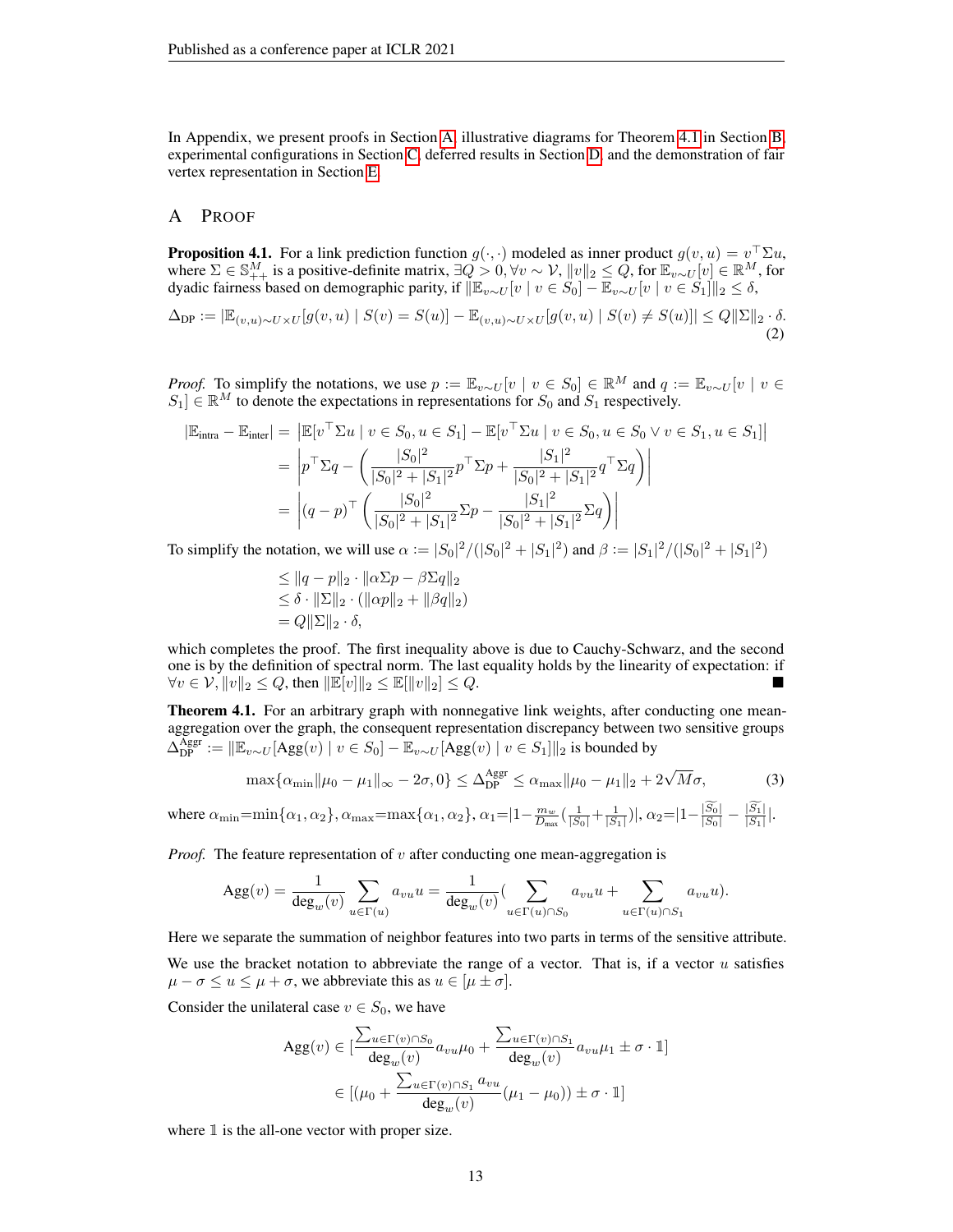The first derivation is due to the fact that each  $u \in S_0$  lies in the range of  $[\mu_0 \pm \sigma \cdot 1]$  and each  $u \in S_1$ lies in the range of  $[\mu_1 \pm \sigma \cdot 1]$ . The second one is by the definition of weighted degree.

Using  $\beta_v = \sum_{v \in \Gamma(v) \cap S_{opp(v)}} a_{vu}/\text{deg}_w(v)$  where  $S_{opp(v)}$  is the opposite sensitive group where v belongs. The expectation of  $\text{Agg}(v)$  for  $S_0$  is

$$
\mathbb{E}_{v \sim U}[\text{Agg}(v) \mid v \in S_0] \in [(\frac{1}{|S_0|} \sum_{v \in S_0} (\mu_0 + \beta_v (\mu_1 - \mu_0))) \pm \sigma \cdot \mathbb{1}]
$$

$$
\in [(\mu_0 + \frac{1}{|S_0|} \sum_{v \in S_0} \beta_v (\mu_1 - \mu_0)) \pm \sigma \cdot \mathbb{1}].
$$

And for  $v \in S_1$  we have

$$
\mathbb{E}_{v \sim U}[\text{Agg}(v) \mid v \in S_1] \in [(\mu_1 + \frac{1}{|S_1|} \sum_{v \in S_1} \beta_v (\mu_0 - \mu_1)) \pm \sigma \cdot \mathbb{1}].
$$

Based on the above two terms, the gap in expectation of two groups after passing one meanaggregation layer becomes

$$
\mathbb{E}_{v \sim U}[\text{Agg}(v) \mid v \in S_0] - \mathbb{E}_{v \sim U}[\text{Agg}(v) \mid v \in S_1] \in [(1 - (\frac{1}{|S_0|} \sum_{v \in S_0} \beta_v + \frac{1}{|S_1|} \sum_{v \in S_1} \beta_v)) \cdot (\mu_0 - \mu_1) + 2\sigma \cdot 1].
$$

.

Next we study the range of  $\alpha' := 1 - (|S_0|^{-1} \sum_{v \in S_0} \beta_v + |S_1|^{-1} \sum_{v \in S_1} \beta_v)$ . First we consider the term  $|S_0|^{-1} \sum_{v \in S_0} \beta_v$ . Since  $deg_w(v) \le D_{\text{max}}$ ,  $\forall v \in V$ , we have

$$
\sum_{v \in S_0} \beta_v = \sum_{v \in S_0} \frac{\sum_{u \in \Gamma(v) \cap S_1} a_{vu}}{\deg_w(v)} \ge \frac{1}{D_{\max}} \sum_{v \in S_0} \sum_{u \in \Gamma(v) \cap S_1} a_{vu} = \frac{m_w}{D_{\max}}
$$

For non-negative weights,

$$
D_{\max} \ge \deg_w(v) = \sum_{u \in \Gamma(v) \cap S_0} a_{vu} + \sum_{u \in \Gamma(v) \cap S_1} a_{vu} \ge \sum_{u \in \Gamma(v) \cap S_1} a_{vu}.
$$

This means for  $v \in S_0$ ,

$$
\beta_v = \frac{\sum_{u \in \Gamma(u) \cap S_1} a_{vu}}{\deg_w(u)} \le 1,
$$

thus,

$$
\sum_{v \in S_0} \beta_v = \sum_{v \in \widetilde{S_0}} \beta_v \le |\widetilde{S_0}|.
$$

The first equality holds because  $\beta_v = 0$  when  $v \in S_0/\widetilde{S_0}$ , meaning v doesn't contain any inter-edges. Since the analysis for  $S_1$  is similar, we derive the lower and upper bounds for  $|S_i|^{-1} \sum_{v \in S_i} \beta_v$ ,  $i =$ 0, 1

$$
\frac{1}{|S_i|} \cdot \frac{m_w}{D_{\text{max}}} \le \frac{1}{|S_i|} \sum_{v \in S_i} \beta_v \le (\frac{|S_i|}{|S_i|}), \quad i = 0, 1.
$$

Based on the above results, we give the bound for  $\alpha'$  as follows:

$$
\alpha'\in [\;1-(\frac{|\widetilde{S_0}|}{|S_0|}+\frac{|\widetilde{S_1}|}{|S_1|}),\;1-\frac{m_w}{D_{\max}}(\frac{1}{|S_0|}+\frac{1}{|S_1|})\;],
$$

Let  $\alpha_{\min}$  and  $\alpha_{\max}$  be lower bound and upper bower of  $|\alpha'|$ , we have

$$
\alpha_{\max} = \max\{1 - (\frac{|\widetilde{S}_0|}{|S_0|} + \frac{|\widetilde{S}_1|}{|S_1|}), 1 - \frac{m_w}{D_{\max}}(\frac{1}{|S_0|} + \frac{1}{|S_1|})\}
$$

$$
\alpha_{\min} = \min\{1 - (\frac{|\widetilde{S}_0|}{|S_0|} + \frac{|\widetilde{S}_1|}{|S_1|}), 1 - \frac{m_w}{D_{\max}}(\frac{1}{|S_0|} + \frac{1}{|S_1|})\}
$$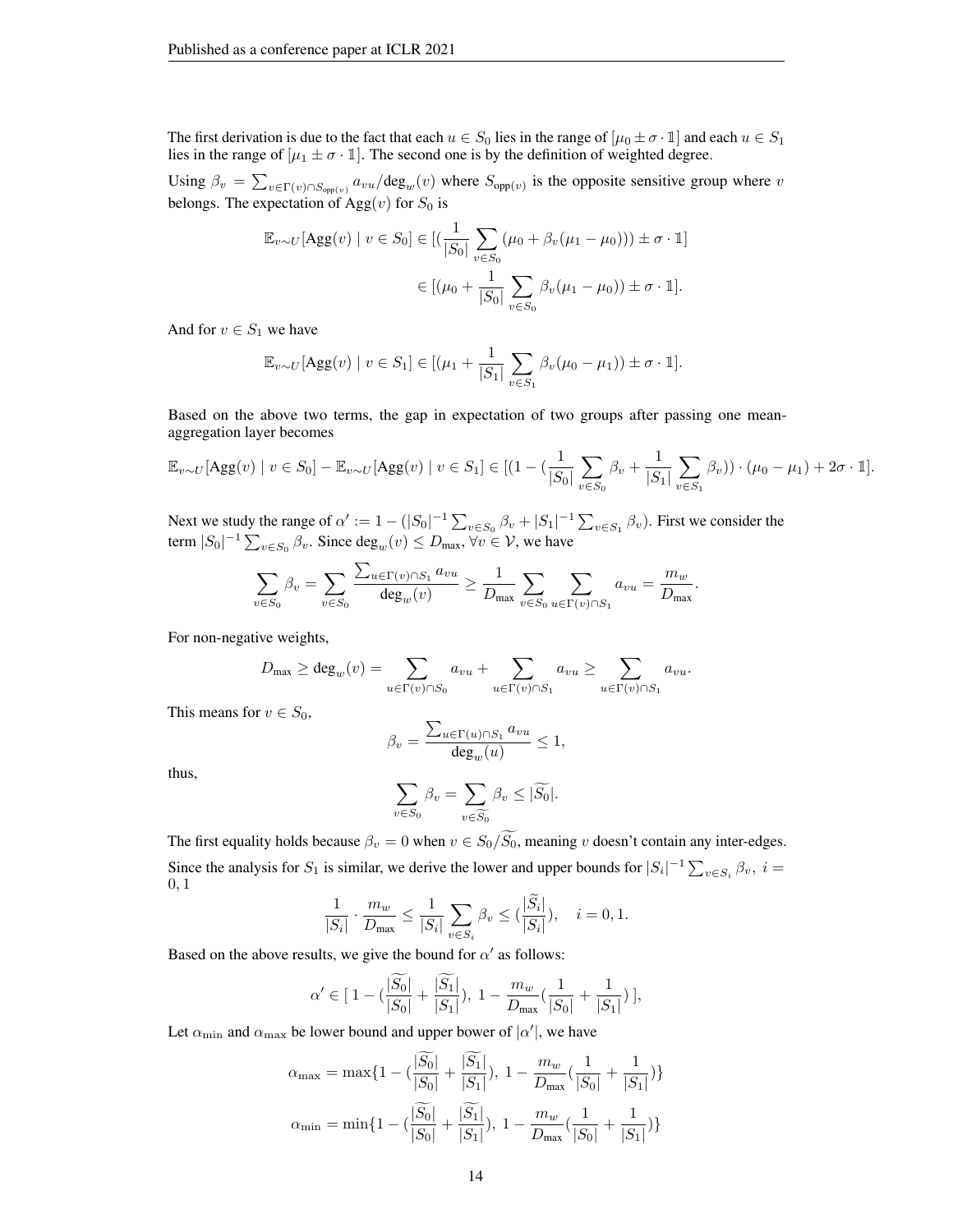Thus we give the upper bound of  $\Delta_{\text{DP}}^{\text{Aggr}}$ :

$$
\Delta_{\rm DP}^{\rm Aggr} \le \alpha_{\rm max} \|\mu_0 - \mu_1\|_2 + 2\sqrt{M}\sigma \tag{8}
$$

where the second part in RHS is due to  $2\sigma \cdot ||\mathbb{1}||_2 = 2\sqrt{M}\sigma$ .

Next we consider *i*-th entrance of  $\mu_0$  and  $\mu_1$ , denoted as  $\mu_0^i$  and  $\mu_1^i$  respectively. The *i*-the entrance of  $\mathbb{E}_{v\sim U}[\text{Agg}(v) \mid v \in S_0] - \mathbb{E}_{v\sim U}[\text{Agg}(v) \mid v \in S_1]$  take nonzero values if and only if

$$
|(1 - (\frac{1}{|S_0|} \sum_{v \in S_0} \beta_v + \frac{1}{|S_1|} \sum_{v \in S_1} \beta_v)) \cdot (\mu_0^i - \mu_1^i)| \ge 2\sigma
$$

Thus we obtain the lower bound of  $\Delta_{\rm DP}^{\rm Aggr}$ :

$$
\Delta_{\rm DP}^{\rm Aggr} \ge \max\{\alpha_{\rm min} \|\mu_0 - \mu_1\|_{\infty} - 2\sigma, 0\} \tag{9}
$$

which completes the proof.

# <span id="page-14-0"></span>B COMPLEMENTARY DIAGRAMS TO THEOREM [4.1](#page-3-1)

We provide diagrams to help better understand the upper bound in Theorem [4.1.](#page-3-1)

Figure [3](#page-14-1) provides a common case that the gap in expectation between two sensitive groups shrinks after mean-aggregation. Here the maximal deviation term  $\sigma$  can be neglected since it is much smaller than the expectation gap.

Figure [4](#page-15-2) provides a case that the term  $\sigma$  is not negligible against the expectation gap between two sensitive groups. Here  $\sigma = 100$  and the gap equals to 0. After aggregation, we see the new expectation gap becomes 20, showing that the discrepancy in representations increases.

Figure [5](#page-15-3) provides another case that the contraction coefficient  $\alpha$  equals to 1 due to the resistance of  $\alpha_2$ . Here all vertices possess inter links, and the graph is a complete bipartite graph. Then the aggregation fully exchanges the sensitive information, and thus the representation discrepancy remains unchanged.

Cases in Figure [4](#page-15-2) and [5](#page-15-3) are also pointed out by the analysis in Section [4.](#page-2-1)

<span id="page-14-1"></span>

Figure 3: An illustrative graph example with two protected groups  $S_0$  and  $S_1$ . All vertices have selfloop. The expectation gap shrinks after mean aggregation. Here,  $\mathbb{E}_{v \sim U}[v|v \in S_0] - \mathbb{E}_{v \sim U}[v|v \in \mathbb{E}_{v \sim U}[v]$  $S_1$ || = 20,  $\sigma = 2$  and all link weights are equal. After aggregation,  $|\mathbb{E}_{v \sim U}[\text{Agg}(v)|v \in S_0]$  –  $\mathbb{E}_{v \sim U}[\text{Agg}(v)|v \in S_1]| = |6.15 - (-6.15)| = 12.3 < 20.$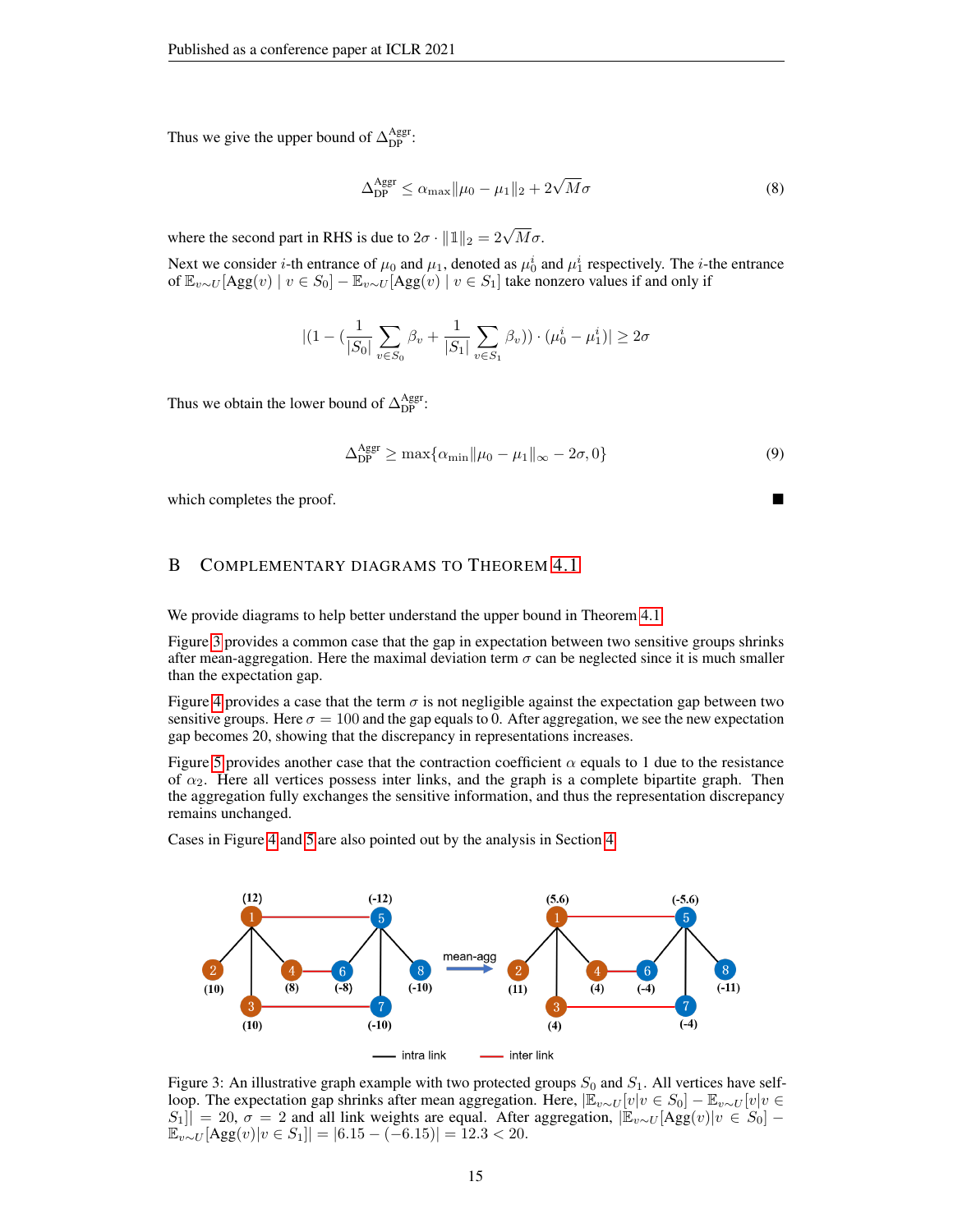<span id="page-15-2"></span>

Figure 4: Case 1: The maximal deviation term  $O(\sigma)$  is not negligible. Here  $\sigma = 100$  and all link weights are equal. All vertices have self-loop.  $|\mathbb{E}_{v \sim U}[v|v \in S_0] - \mathbb{E}_{v \sim U}[v|v \in S_1]| = 0$ . But after mean-aggregation,  $|\mathbb{E}_{v \sim U}[\text{Agg}(v)|v \in S_0] - \mathbb{E}_{v \sim U}[\text{Agg}(v)|v \in S_1]| = |5 - 25| = 20 > 0.$ 

<span id="page-15-3"></span>

Figure 5: Case 2: The contraction coefficient  $\alpha$  equals to 1. This happens when the graph is a complete bipartite graph. Mean-aggregation fully exchanges the sensitive information and the gap of two groups remains unchanged.

# <span id="page-15-1"></span>C EXPERIMENTAL CONFIGURATIONS

For all experiments, we set  $T_1 = 50$  and the total epochs which contain  $T_1$  and  $T_2$  equal to 4. Graph neural networks are applied with two hidden layers with size 32 and 16 respectively.  $\eta_{\theta}$  is set to 0.01. For <sup>η</sup>A<sup>e</sup> for different datasets, we have: *Oklahoma97*: 0.1; *UNC28*: 0.1; *Cora*: 0.2; *Citeseer*: 0.5. Experiments are conducted on Nvidia Titan RTX graphics card.

### <span id="page-15-0"></span>D ADDITIONAL RESULTS

We present experimental results for *Citeseer* and *UNC28* in this section. All the results deliver similar conclusions as we state in the main body of this paper. Additionally, we include another dataset *Facebook#1684* in response to the second limitation as indicated in Section [4.](#page-2-1) In this case,  $\Delta_{\text{DP}}$ ,  $\Delta_{true}$ ,  $\Delta_{false}$  are already small as given by VGAE, and FairAdj is not able to further minimize the gap.

| Method                       | $\vert \quad \text{AUC} \uparrow \qquad \text{AP} \uparrow \quad \vert \quad \Delta_{\text{DP}} \downarrow \qquad \Delta_{\text{true}} \downarrow \qquad \Delta_{\text{false}} \downarrow \qquad \Delta_{\text{FNR}} \downarrow \qquad \Delta_{\text{TNR}} \downarrow$ |                                                                                                                                                                                                                                                          |  |                                 |  |
|------------------------------|------------------------------------------------------------------------------------------------------------------------------------------------------------------------------------------------------------------------------------------------------------------------|----------------------------------------------------------------------------------------------------------------------------------------------------------------------------------------------------------------------------------------------------------|--|---------------------------------|--|
| VGAE<br>node2vec<br>Fairwalk |                                                                                                                                                                                                                                                                        | <b>90.13</b> $\pm$ 0.32 <b>91.24</b> $\pm$ 0.37   8.73 $\pm$ 0.38 8.56 $\pm$ 0.44 0.40 $\pm$ 0.32 36.51 $\pm$ 1.41 2.26 $\pm$ 0.92<br>$86.49 \pm 0.35$ $84.09 \pm 0.50$ $7.23 \pm 0.64$ $3.35 \pm 0.45$ $1.08 \pm 0.97$ $32.55 \pm 1.32$ $2.36 \pm 0.69$ |  |                                 |  |
|                              | FairAdj <sub>T2=5</sub>   $84.92 \pm 0.81$ $85.07 \pm 0.92$   $3.60 \pm 0.35$ $0.40 \pm 0.32$ $0.33 \pm 0.28$<br>FairAdj <sub>T2=20</sub>   81.01 ± 1.01 80.79 ± 0.93   <b>2.96</b> ± 0.30 <b>0.38</b> ± 0.31 <b>0.32</b> ± 0.25 5.61 ± 1.06 2.03 ± 0.92               |                                                                                                                                                                                                                                                          |  | 4.00 $\pm$ 0.88 2.02 $\pm$ 0.76 |  |

Table 4: Experimental results on *Oklahoma97*.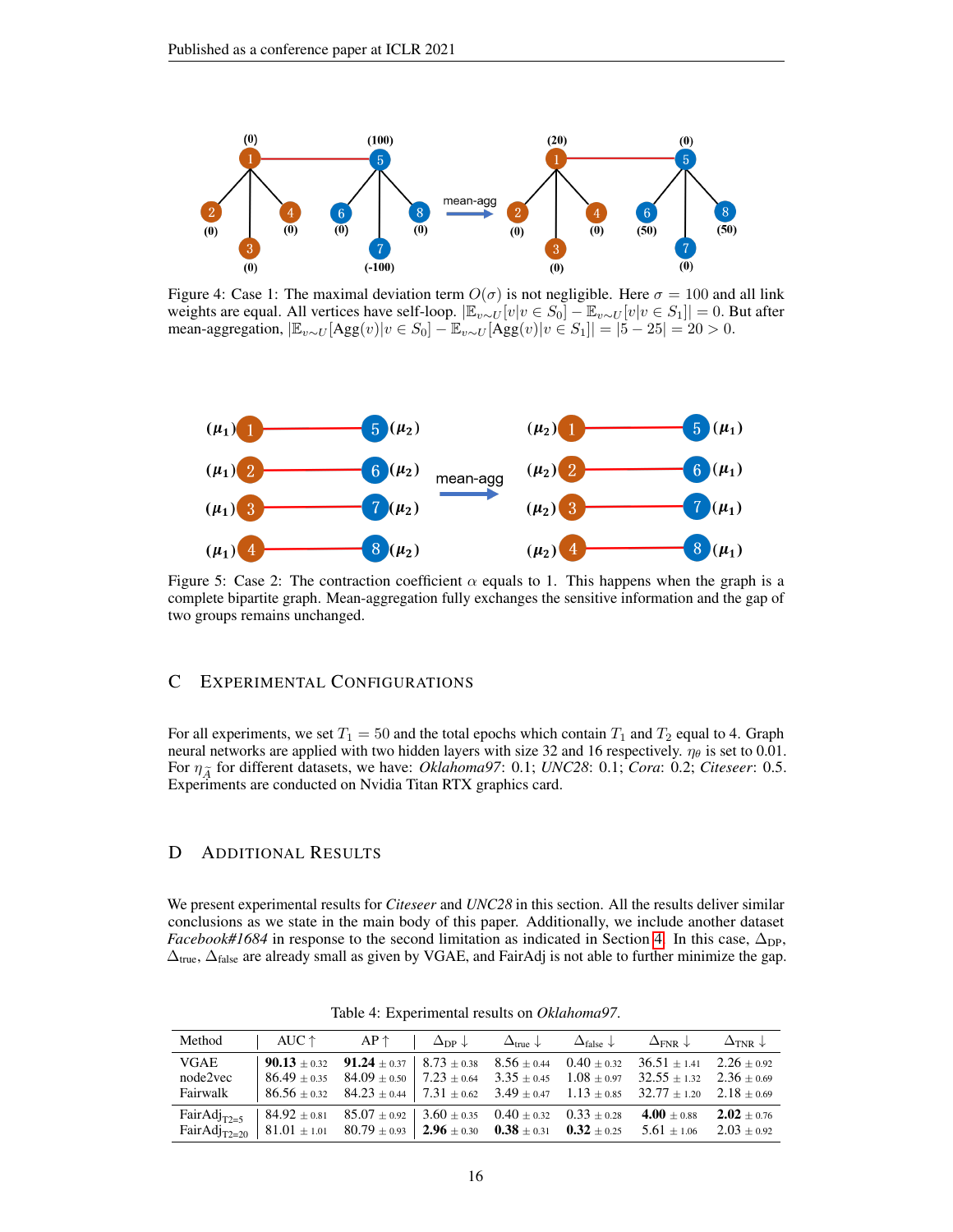| Method                              | AUC $\uparrow$                                                                     | $AP \uparrow$                                                                                                                                                                                                                                                                                                                                                          | $\Delta_{\text{DP}} \downarrow \qquad \Delta_{\text{true}} \downarrow$ | $\Delta_{\text{false}}$ $\downarrow$ $\Delta_{\text{FNR}}$ $\downarrow$ | $\Delta$ tnr J |
|-------------------------------------|------------------------------------------------------------------------------------|------------------------------------------------------------------------------------------------------------------------------------------------------------------------------------------------------------------------------------------------------------------------------------------------------------------------------------------------------------------------|------------------------------------------------------------------------|-------------------------------------------------------------------------|----------------|
| <b>VGAE</b><br>node2vec<br>Fairwalk |                                                                                    | <b>88.48</b> $\pm$ 0.88 <b>90.81</b> $\pm$ 0.78   26.74 $\pm$ 1.51 9.99 $\pm$ 2.32 10.26 $\pm$ 1.59 28.25 $\pm$ 4.46 26.71 $\pm$ 3.83<br>$87.93 \pm 0.75$ $87.82 \pm 1.06$ $39.99 \pm 2.75$ $6.63 \pm 3.58$ $27.86 \pm 4.94$ $23.66 \pm 4.73$<br>$88.04 \pm 0.84$ $88.10 \pm 1.20$ $40.49 \pm 2.58$ $7.30 \pm 3.28$ $29.43 \pm 4.86$ $23.74 \pm 4.19$ $33.79 \pm 5.08$ |                                                                        |                                                                         | $32.96 + 5.24$ |
| $FairAdj_{T2=5}$                    | $88.32 \pm 0.86$ $21.05 \pm 1.26$ 6.99 $\pm$ 2.24 6.14 $\pm$ 1.59 20.72 $\pm$ 3.62 |                                                                                                                                                                                                                                                                                                                                                                        |                                                                        |                                                                         | $19.46 + 3.62$ |

Table 5: Experimental results on *Cora*.

Table 6: Experimental results on *Pubmed*.

| Method      | AUC $\uparrow$                                                                                                                   | $AP \uparrow$ | $\Delta_{\rm DP} \downarrow$                                                                                        | $\Delta_{\text{true}}$ $\downarrow$ $\Delta_{\text{false}}$ $\downarrow$ | $\Delta_{\rm FNR} \downarrow$ | $\Delta$ tnr J   |
|-------------|----------------------------------------------------------------------------------------------------------------------------------|---------------|---------------------------------------------------------------------------------------------------------------------|--------------------------------------------------------------------------|-------------------------------|------------------|
| <b>VGAE</b> |                                                                                                                                  |               | <b>91.20</b> $\pm$ 0.85 <b>91.26</b> $\pm$ 0.80   20.88 $\pm$ 1.48 4.19 $\pm$ 0.93 8.04 $\pm$ 1.83 12.01 $\pm$ 2.92 |                                                                          |                               | $19.18 + 4.16$   |
| node2vec    | $74.27 \pm 1.23$                                                                                                                 |               | $79.24 \pm 1.29$   19.14 $\pm$ 0.93 3.38 $\pm$ 2.57 8.90 $\pm$ 2.56 6.65 $\pm$ 2.21                                 |                                                                          |                               | $10.91 + 1.88$   |
| fairwalk    |                                                                                                                                  |               | $73.43 \pm 1.11$ $78.96 \pm 1.24$ $18.42 \pm 1.65$ $3.11 \pm 1.84$ $7.79 \pm 3.49$ <b>6.61</b> $\pm 2.28$           |                                                                          |                               | $10.93 \pm 2.54$ |
|             | FairAdj <sub>T2=5</sub>   88.64 ± 1.09  88.21 ± 1.22   16.06 ± 0.98  1.96 ± 0.82  4.40 ± 1.28  8.93 ± 2.90                       |               |                                                                                                                     |                                                                          |                               | $12.75 + 1.56$   |
|             | FairAdj <sub>T2 = 20</sub>   87.53 ± 1.03  87.10 ± 1.17   <b>14.73</b> ± 0.98 <b>1.39</b> ± 0.92 <b>3.17</b> ± 1.10  9.09 ± 2.10 |               |                                                                                                                     |                                                                          |                               | $10.46 + 1.73$   |



Figure 6: Compare to adversarial training on vertex representations. Left: *Oklahoma97*; Right: *Cora*.



Figure 7: Diversity and utility in recommendations. Left: *Oklahoma97*; Right: *Cora*.